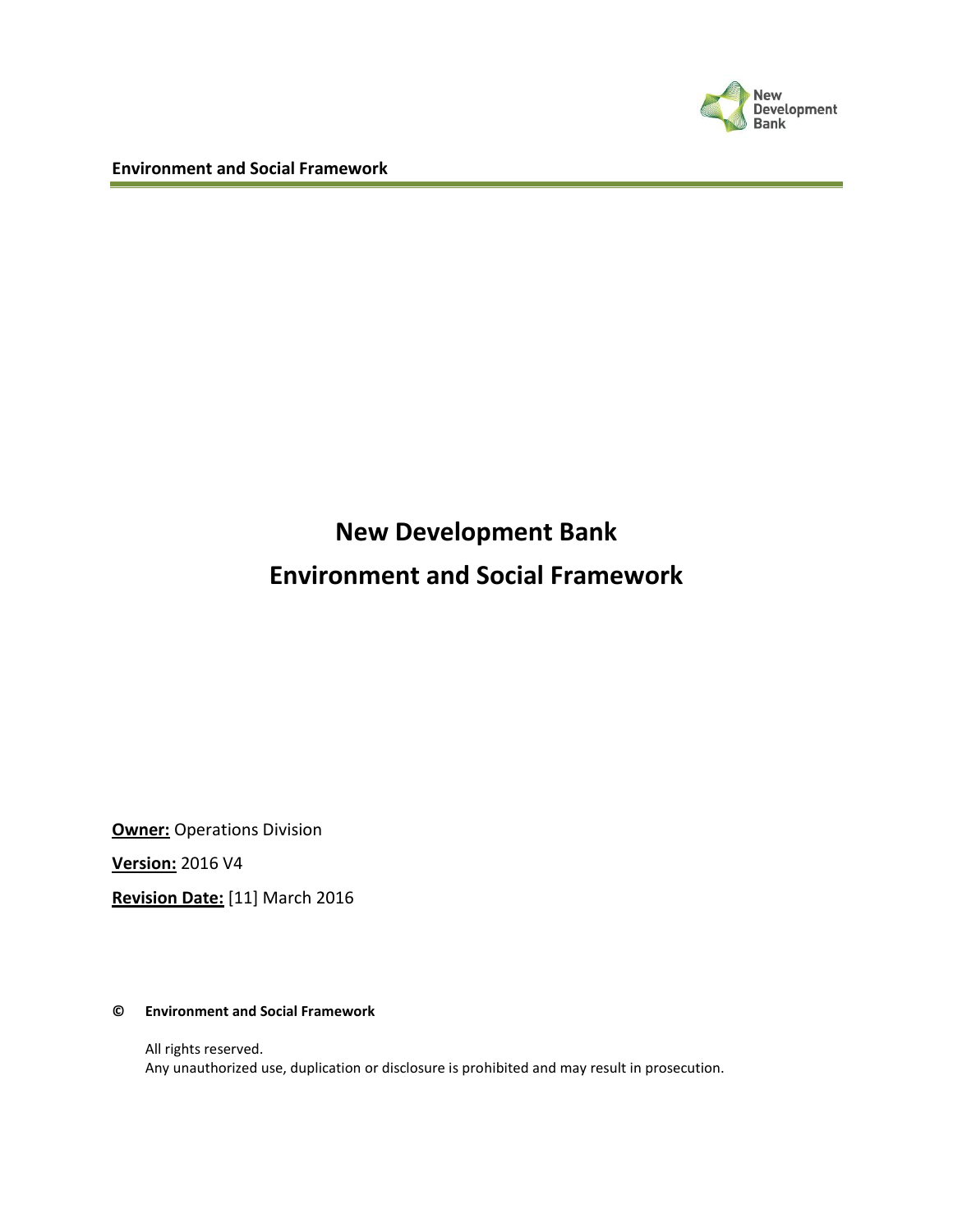

# **Change Log**

| <b>Revision Date</b>  | <b>Chapter</b><br>revised | <b>Revision Details</b>                                                                                                       |
|-----------------------|---------------------------|-------------------------------------------------------------------------------------------------------------------------------|
| [30] December<br>2015 |                           | Post Board revision: as per attached track changes.                                                                           |
| [28] January,<br>2016 |                           | Restructured and revised to include: Part 1 Environmental and<br>Social Policy, and Part 2 Environmental and Social Standards |
| [11] Mar 2016         |                           | Revised with comments received.                                                                                               |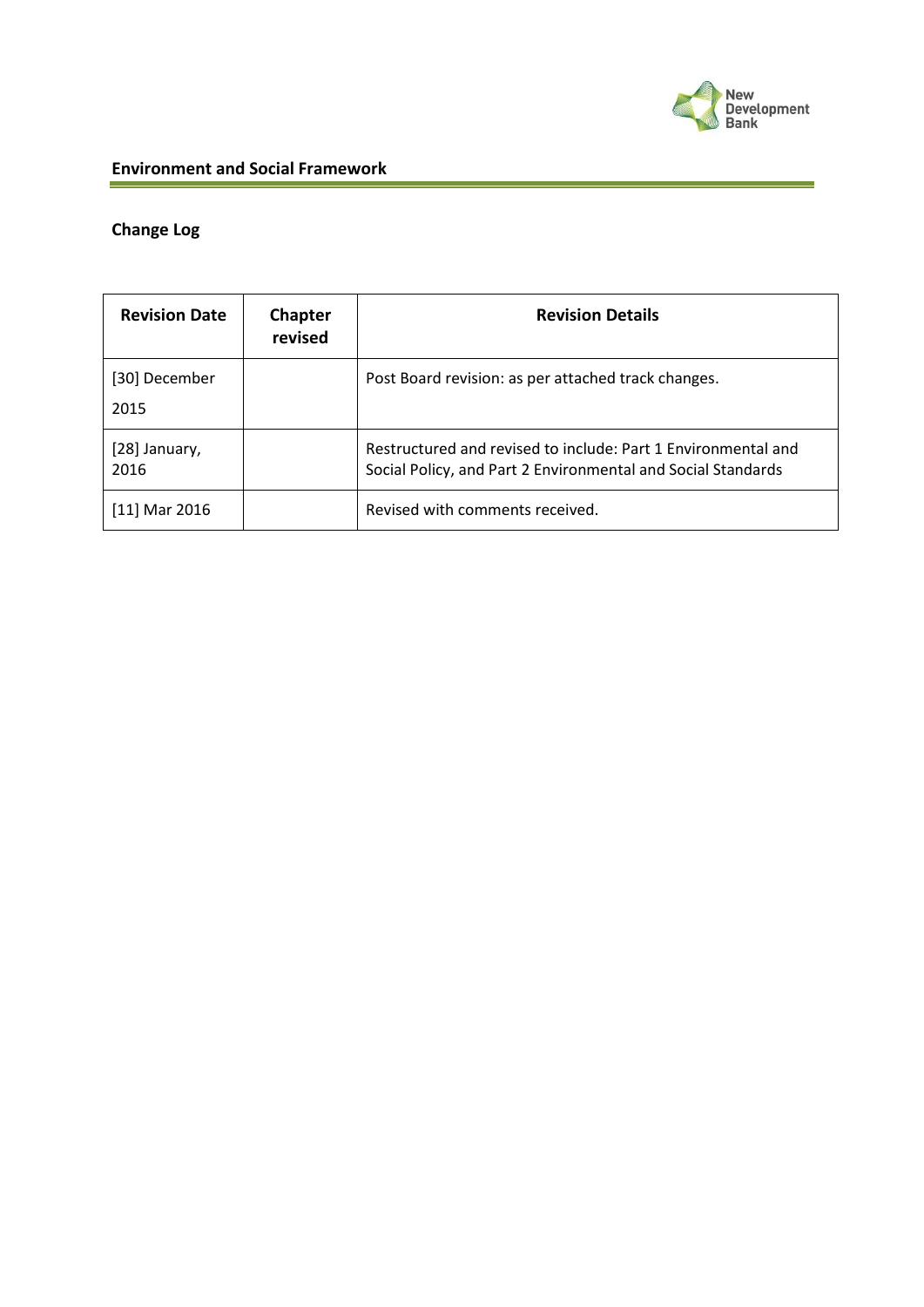

÷

# **Environment and Social Framework**

#### **Table of Contents**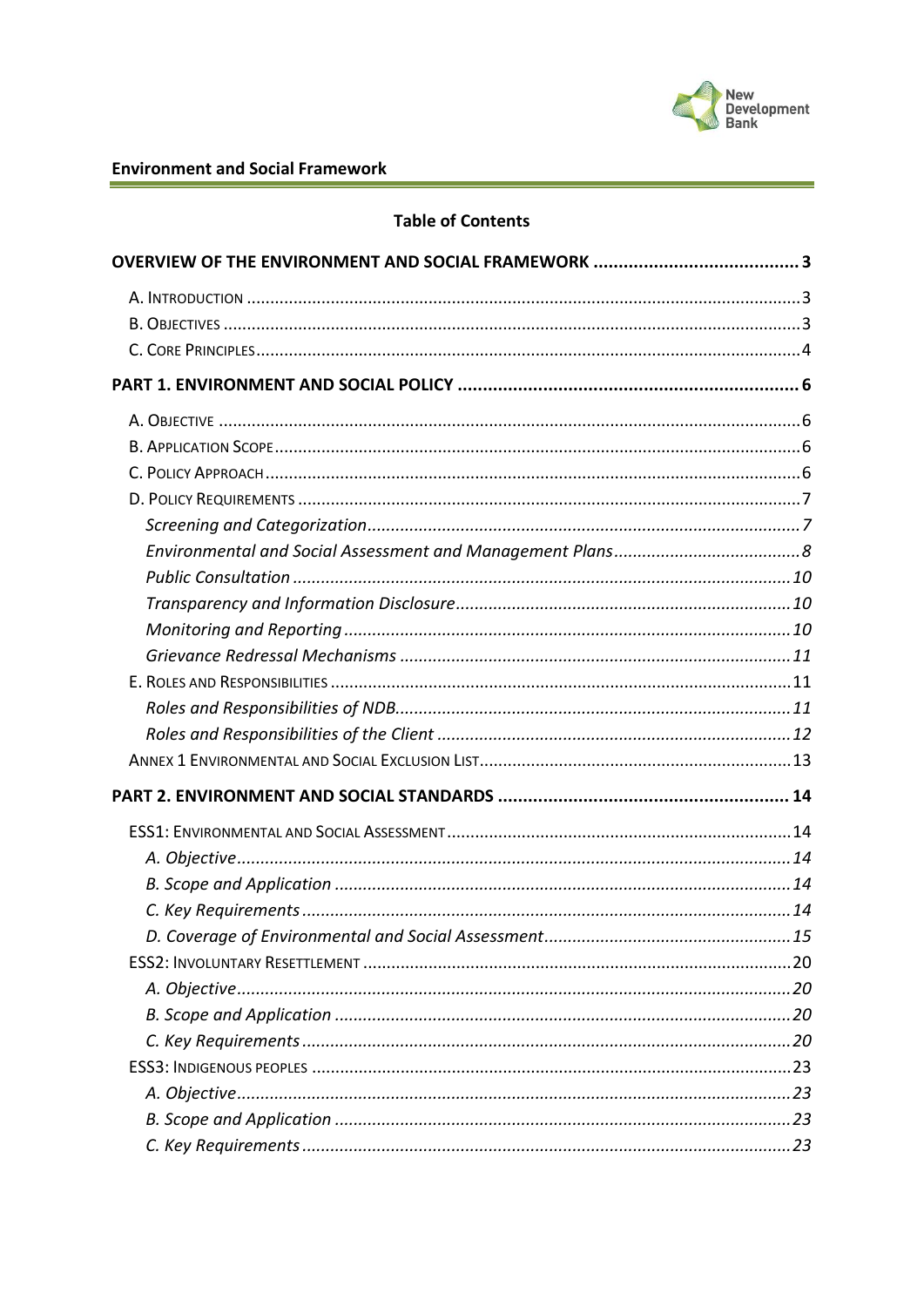

<u> 1989 - Johann Barnett, mars eta idazlea (h. 19</u>

÷

# **ACRONYMS**

| <b>BOD</b>  | <b>Board of Directors</b>          |
|-------------|------------------------------------|
| EIA         | environmental impact assessment    |
| <b>ESMP</b> | environmental management plan      |
| <b>ESS</b>  | Environmental and social standards |
| FI          | financial intermediary             |
| IP          | Indigenous Peoples                 |
| <b>IPP</b>  | Indigenous Peoples Plan            |
| IR.         | involuntary resettlement           |
| <b>MFF</b>  | multi-tranche finance facility     |
| <b>NDB</b>  | New Development Bank               |
| <b>PFF</b>  | project finance facility           |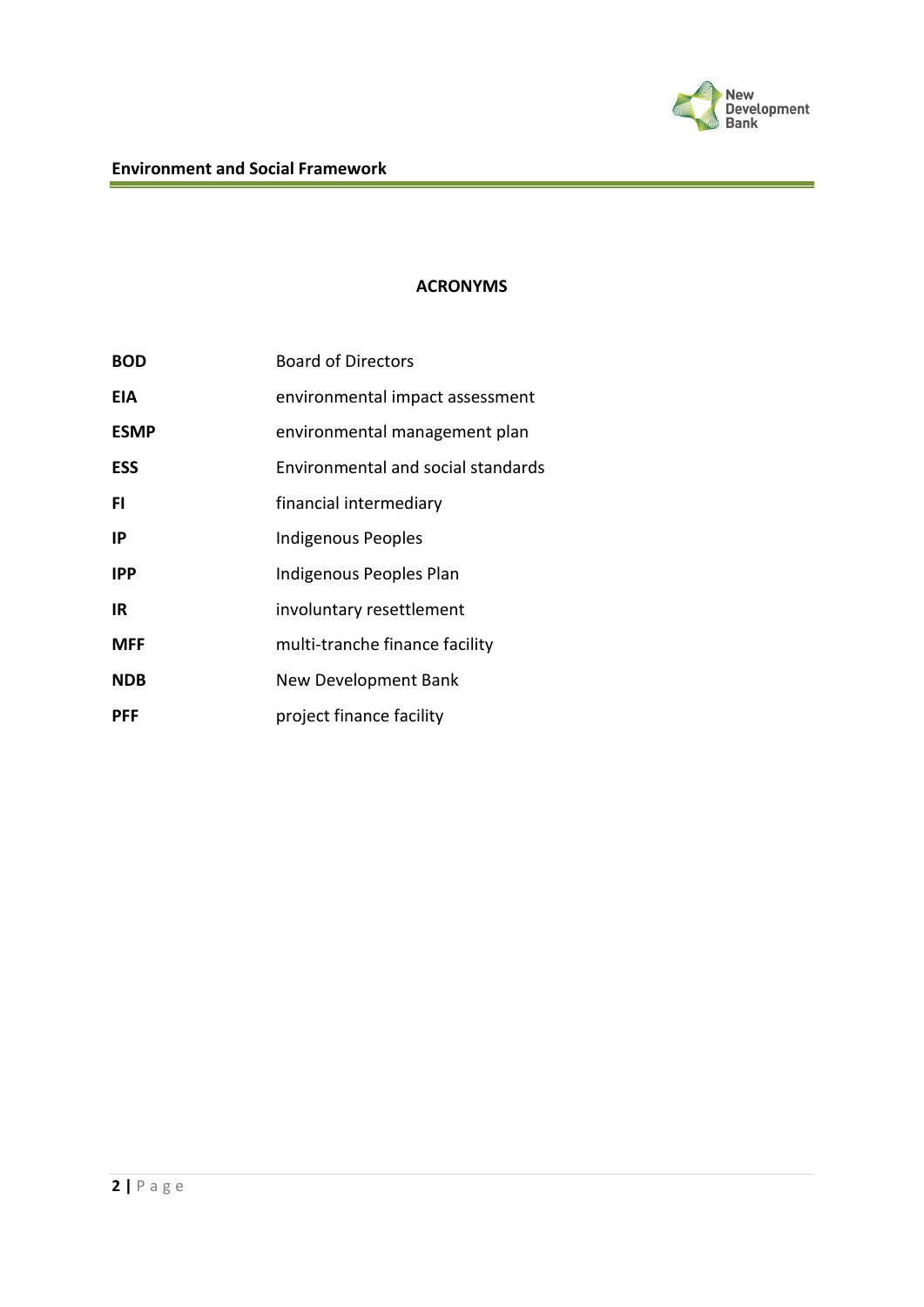

# **Overview of the Environment and Social Framework**

# <span id="page-4-1"></span><span id="page-4-0"></span>**A. Introduction**

- 1. As per Article 2 "Purposes" of the Articles of Agreement of the New Development Bank, "The purpose of the Bank shall be to mobilize resources for infrastructure and sustainable development projects in the Federal Republic of Brazil, the Russian Federation, the Republic of India, the People's Republic of China and the Republic of South Africa (BRICS) and other emerging market economies and developing countries…". Accordingly, promotion of infrastructure and sustainable development projects is a key focus area for the New Development Bank (NDB). While doing so, the Articles specify the use of sound banking principles which provide due regard to the risks involved. This paper outlines NDB's approach to promote sustainable development in the area of environment and social management.
- 2. The Framework sets out NDB's core principles which govern the operations of NDB on environment and social management. It includes two parts: (i) Part 1 which provides an overarching policy for addressing environment and social management in operations, and (ii) Part 2 Environmental and Social Standards (ESS) which set forth the key mandatory requirements with respect to Environment, Involuntary Resettlement, and Indigenous Peoples.<sup>1</sup>
- 3. This Framework is submitted to NDB's Board of Directors (BOD) for approval. In addition, the detailed procedures and guidelines with respect to the environment and social management framework which would be developed over time will be approved by the management and submitted to the BOD for information.

# <span id="page-4-2"></span>**B. Objectives**

4. The aim of this Environment and Social Framework (the Framework) is to: manage environmental and social risks and impacts in projects; manage operational and reputational risks of NDB and its stakeholders; mainstream environmental and social considerations into decision-making processes of all parties; and encourage the international good environmental and social practices in its operations and in doing so strengthen the country systems. The policy also seeks to ensure environmental

<sup>1</sup> The term "Indigenous Peoples" is used in a generic sense to refer to a distinct social and cultural group as defined in ESS3 of this Framework. NDB recognizes that there is no universally accepted definition for this term. It may be referred as other terms in different countries, such as "ethnic minorities", "aboriginals", "minority nationalities", or "tribal groups" or "local communities". For the purpose of this Framework, "Indigenous Peoples" is used to maintain consistency with other MDBs. However, for the actual project, NDB may agree with the Client to use alternative terminology as appropriate to the country-specific context.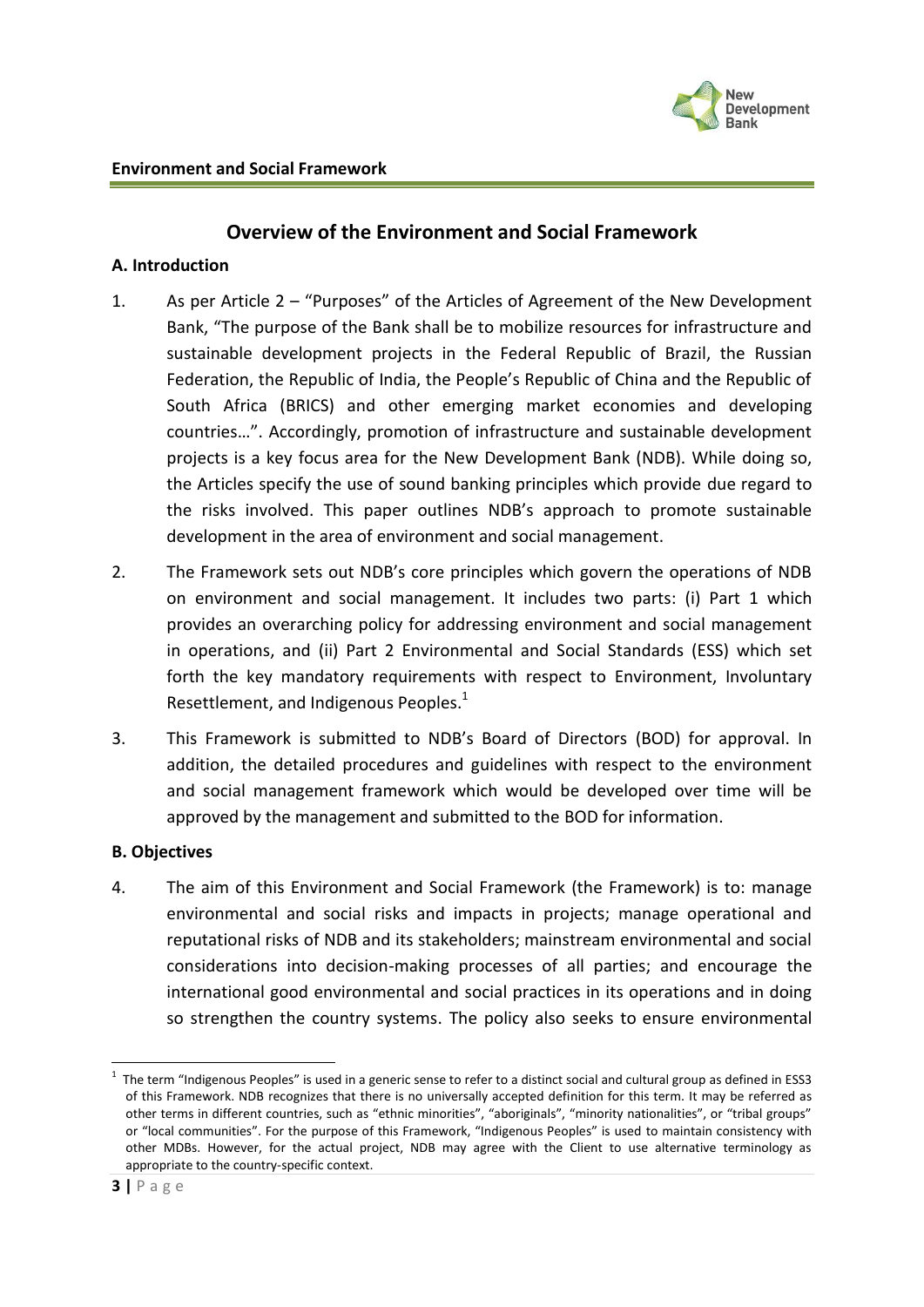

and social soundness and sustainability of projects, enable clients to identify and manage environmental and social risks and impacts in NDB's projects, improve development effectiveness and impact to increase results on the ground, and facilitate cooperation on environmental and social matters with development partners. Through its operations, NDB seeks to balance economic, social, and environmental interests while fostering ownership and accountability of member countries.

#### <span id="page-5-0"></span>**C. Core Principles**

- 5. The core principles and the intent which form the basis of the Framework, standards and procedures as well as the associated guidelines are delineated as follows:
	- a) *Inclusive and sustainable development*: A principle focus area of NDB is to ensure inclusive sharing of development benefits and opportunities including among the traditionally deprived sections such as the poor, disadvantaged, women, children and minorities. The process of inclusion entails both access to and delivery of services. NDB recognizes the importance of maintaining policy and operating standards which (i) promote sustainable development; (ii) are aligned with international good practices; and (iii) effectively respond to environmental and social risks;
	- b) *Country systems*: NDB promotes the use of strong country and corporate systems in the management of environment and social risks and impacts. NDB also assists in further strengthening the country systems through a variety of mechanisms in both the public and private sector, including by (i) favoring use of country systems, with adequate support, at the operational level as it also fosters greater accountability and ownership; (ii) coordinating closely with other multilateral development banks, international financial institutions and relevant centers of expertise; and (iii) maintaining a risk based and outcome focused approach through measures aligned with the core principles;
	- c) *Environment and social interests*: NDB integrates the principles of environment and social sustainability into its policies and operations, as an integral part of its decision making process, to ensure its financing and investment in infrastructure and sustainable development projects have minimal adverse impact on environment and people;
	- d) *Climate change*: NDB seeks to promote mitigation and adaptation measures to address climate change. Recognizing the sustainable nature of green economic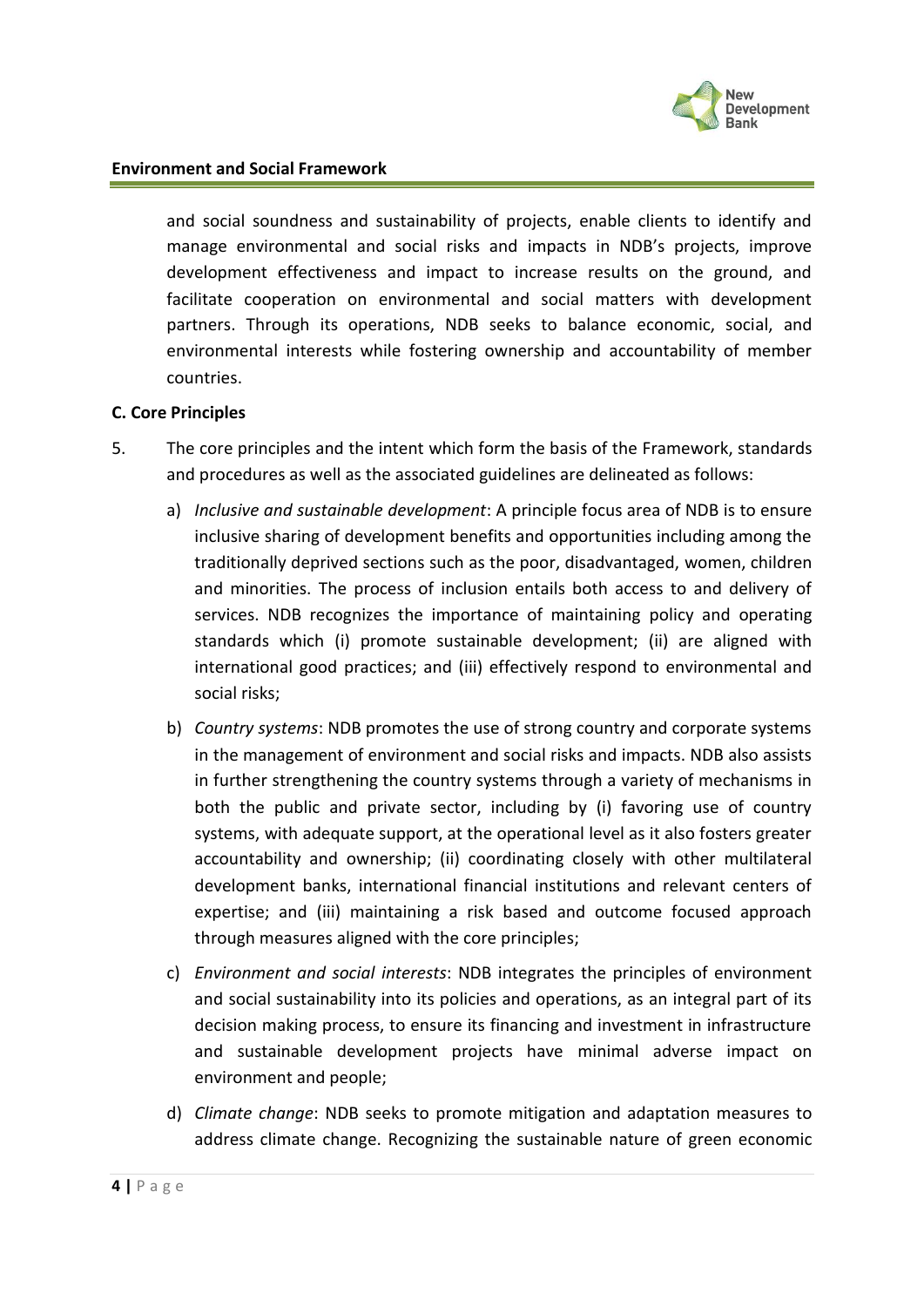

growth and the associated benefits, NDB aims to build upon existing green economic growth initiatives and provide support for the new ones at regional, national, sub-national and private sector level. NDB also encourages climate proofing of its infrastructure financing and investments to build resilience to climate change;

- e) *Conservation of natural resources*: NDB promotes the conservation of natural resources including energy, water and supports sustainable land use management and urban development;
- f) *Gender equality*: NDB believes that gender equality is important to successful and sustainable economic development and accordingly considers it imperative to mainstream gender equality issues in all its operations;
- g) *Precautionary approach*: NDB uses a precautionary approach to justify discretionary decisions in situations where there is the possibility of environmental and social harm from making project decisions; and
- h) *Co-operative functioning and knowledge dissemination*: NDB seeks to complement the existing efforts of multilateral financial institutions, regional financial institutions and other agencies. In co-financed projects, NDB seeks to promote harmonization of its policies with partnering financial institutions and other agencies by way of adopting a common approach to appraisal, environmental and social management requirements, monitoring and reporting. In addition, NDB intends to disseminate knowledge gained with its development partners.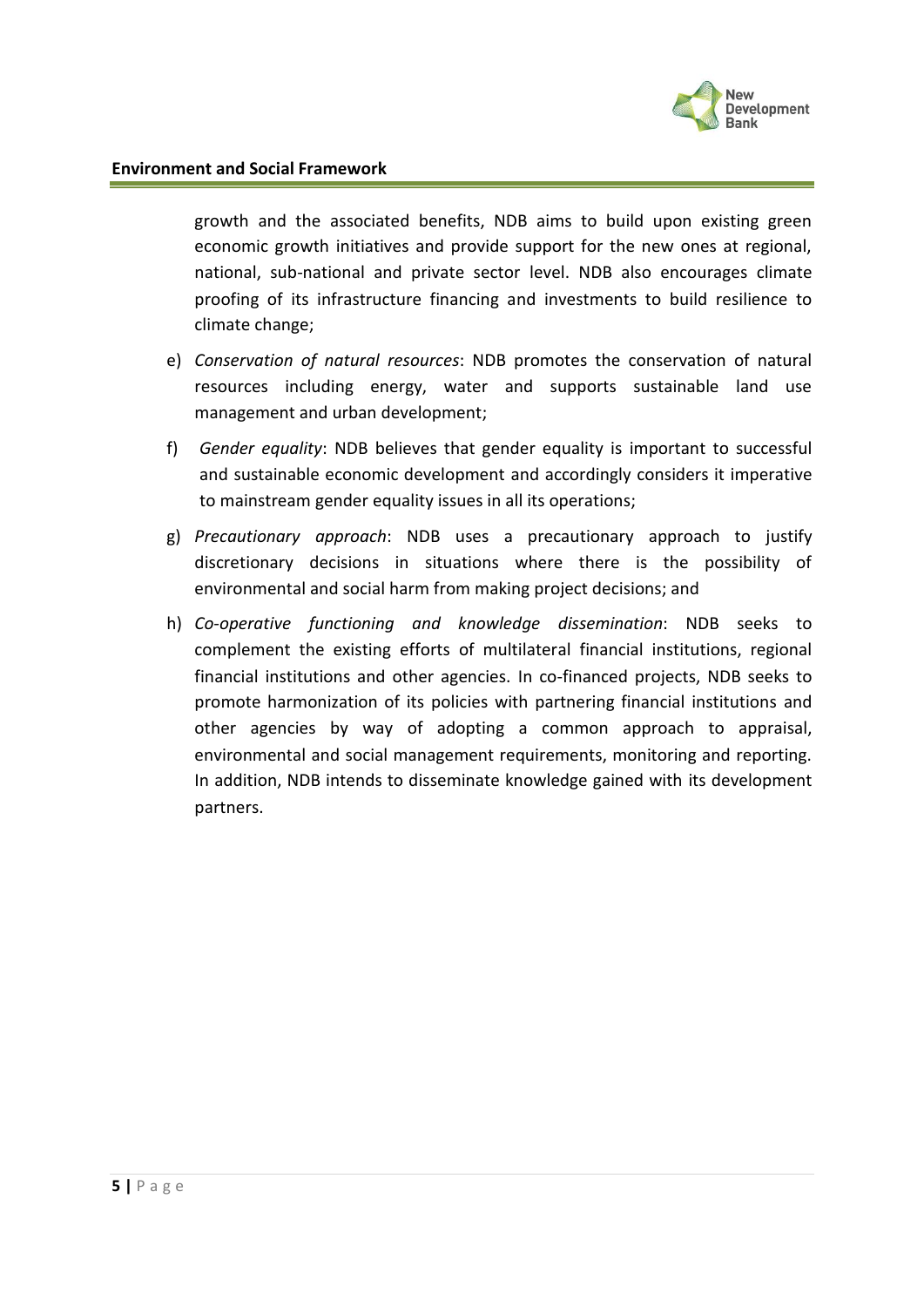

#### **Part 1. Environment and Social Policy**

#### <span id="page-7-1"></span><span id="page-7-0"></span>**A. Objective**

1. NDB believes that environmental and social sustainability are crucial while addressing the infrastructure gaps and sustainable development needs consistent with national laws and regulations, and its mandate. The objective of this Policy is to dovetail the achievement of this imperative with the project decision making process of the client and NDB and the overall operations of NDB.

#### <span id="page-7-2"></span>**B. Application Scope**

- 2. This Policy applies to all NDB financed and/or NDB administered projects with or without sovereign guarantee, including investment projects and their components regardless of the source of financing.
- 3. NDB may agree to apply additional requirements of the other financiers (including with respect to funds administered by NDB) relating to the environmental or social matters, provided NDB determines that they are consistent with the Articles of Agreement and its Policy.
- 4. Further, if NDB determines that the relevant requirements of the country in which the project is located are more stringent than the requirements of its Policy, NDB may require the client to comply with the more stringent requirements.

# <span id="page-7-3"></span>**C. Policy Approach**

- 5. Under the Framework, NDB requires the clients to meet the key requirements for environment and social assessment, involuntary resettlement and indigenous peoples standards (Part 2) in the preparation and implementation of NDB projects.
- 6. NDB promotes the use of strong country and corporate systems in the management of environment risks and impacts. NDB relies on country and corporate system in the preparation and implementation of the projects, on the basis that such system is fully consistent with the key requirements of NDB's Environmental and Social Policy and Environmental and Social Standards. NDB addresses the gaps, if any, through engaging client to take adequate actions to ensure the full achievement of the objectives of this Framework.
- 7. NDB will apply, on a project by project basis, an appropriate risk-based framework grounded on NDB experience with BRICS and other international good practices.
- 8. The implementation of the Policy is the responsibility of the client, including by way of assessments, consultations, plans, implementation of plans, grievance redressal,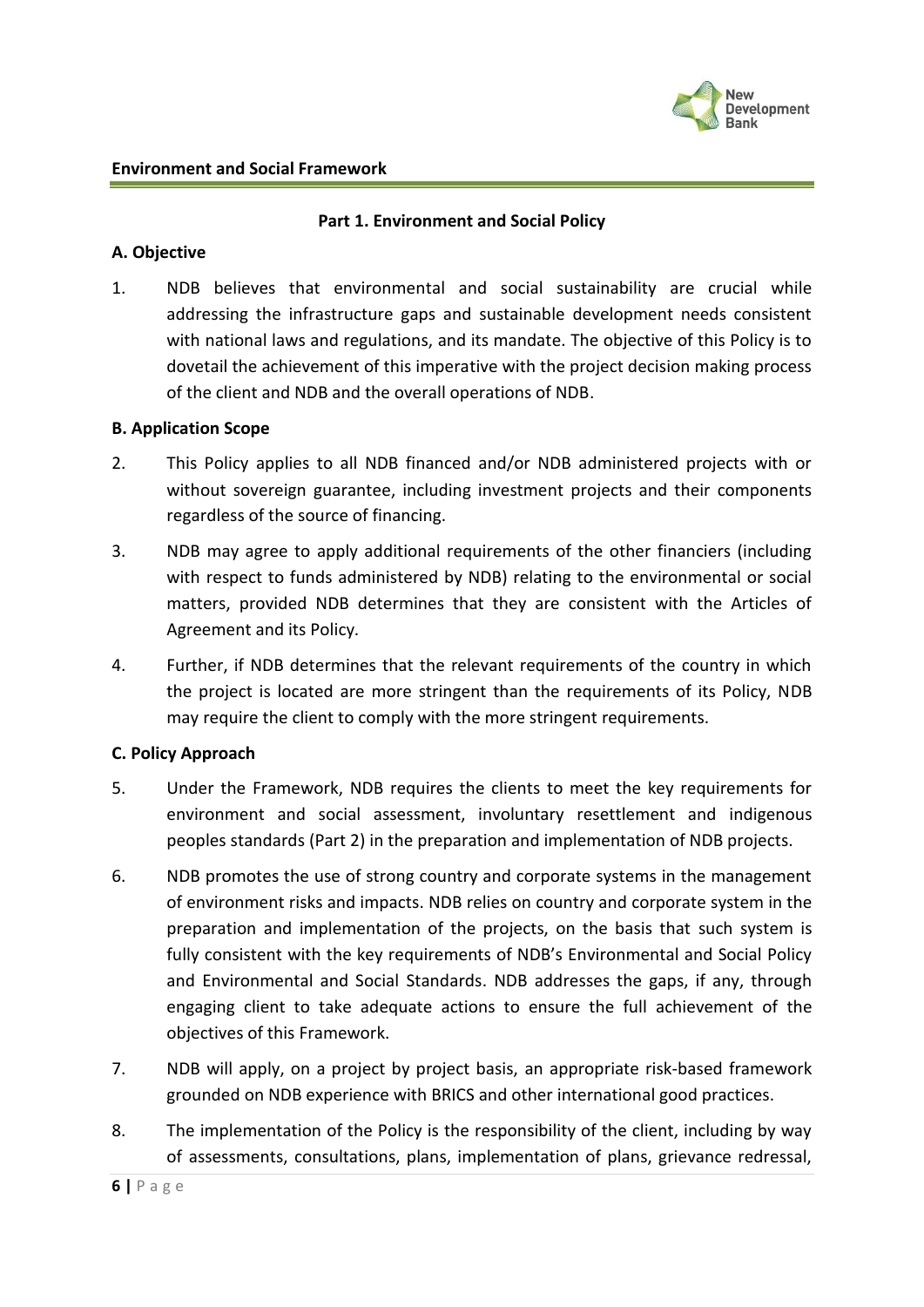

dispute resolution, disclosure, and monitoring. However, NDB seeks to play a proactive role by way of (i) ensuring stricter compliance with applicable national standards; (ii) working with the client to strengthen the country capacity and systems; and (iii) knowledge sharing with clients on international good practices. NDB may provide support to clients during project processing, and monitoring and supervision, where necessary.

# <span id="page-8-0"></span>**D. Policy Requirements**

# <span id="page-8-1"></span>*Screening and Categorization*

- 9. NDB screens and assesses each proposed project at the concept stage to determine its risk categorization and updates the categorization during project processing. This exercise is undertaken to determine the nature and extent of potential environment and social impacts. Each proposed project is scrutinized as to its type, location, scale, and sensitivity and the magnitude of its potential impacts. NDB does not support project activities included in the Annex 1 Exclusion List.
- 10. The screening covers all the three types of concerns of ESS, i.e. environment, involuntary resettlement and indigenous peoples. Only one category is assigned to the whole project based on the most environmentally and socially sensitive concern(s) of the project.
- 11. While undertaking the process of assessment and categorization, the existing standards applicable in member country, as appropriate, will be taken into account. In the case of existing facilities, NDB conducts a review of both past and present environmental and social issues and risks. Projects are assigned to one of the following four categories depending on the significance of the project's potential environmental impacts:
	- **Category A**. A proposed project is classified as Category A if it is likely to have significant adverse environmental and social impacts that are irreversible, diverse, or unprecedented. These impacts may affect an area larger than the sites or facilities subjected to physical works;
	- **Category B**. A proposed project is classified as Category B if its potential adverse environmental and social impacts are less adverse than those of Category A projects. These impacts are site-specific, few if any of them are irreversible and in most cases mitigation measures can be designed more readily than for Category A projects;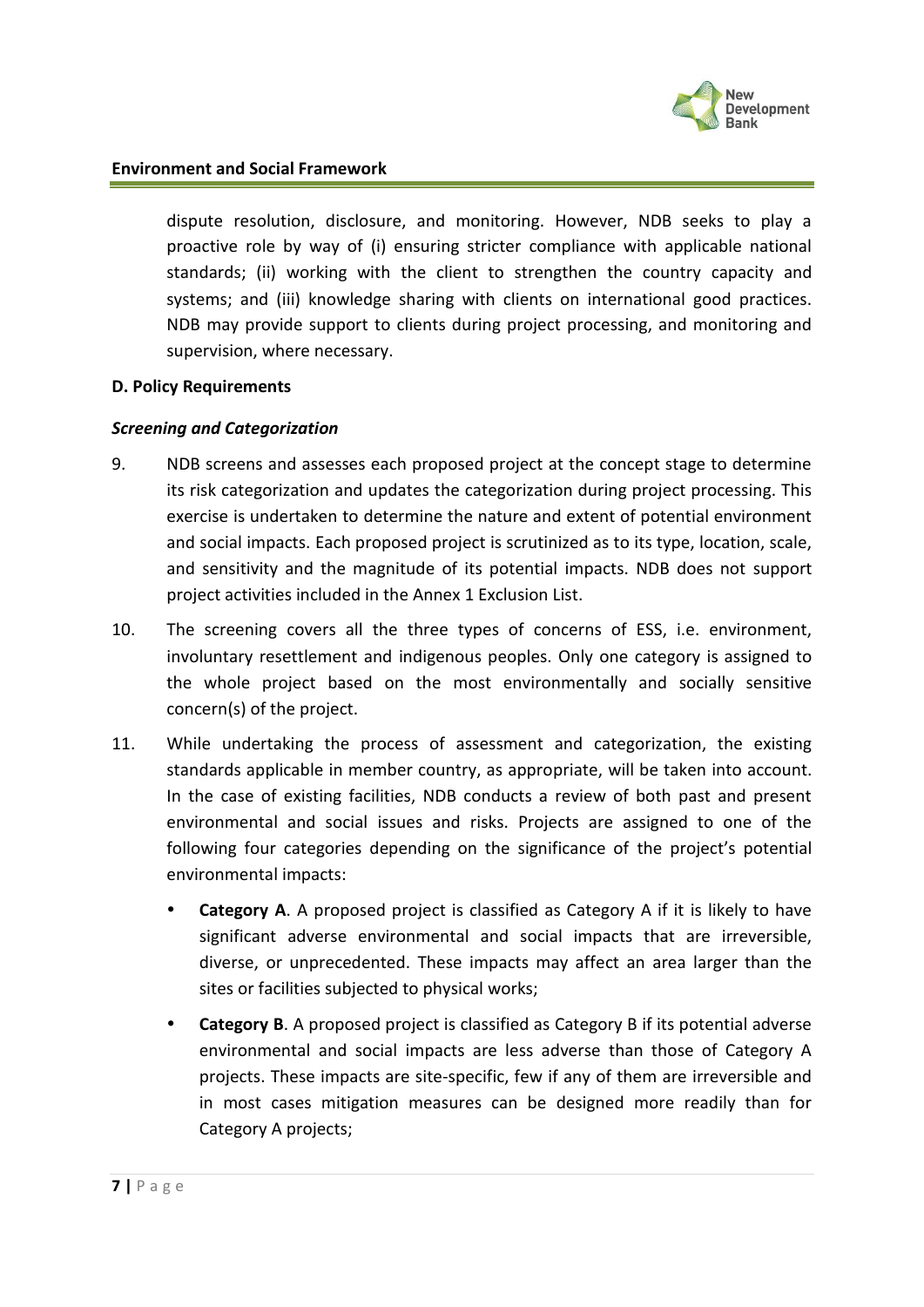

- **Category C**. A proposed project is classified as Category C if it is likely to have minimal or no adverse environmental impacts; and
- **Category FI**. A proposed project is classified as Category FI if it involves investment of funds to or through a Financial Intermediary (FI).

# <span id="page-9-0"></span>*Environmental and Social Assessment and Management Plans*

- 12. For Category A and B projects, NDB requires the Client to conduct environmental and social impact assessment, with scope and depth commensurate with the nature and magnitude the potential impacts.
- 13. NDB promotes the use of country and corporate system for the preparation of environmental and social documents. The Client in consultation with NDB may choose an appropriate instrument from among a variety of instruments to address the potential environmental and social impacts, which include, but are not limited to: strategic environmental assessment, regional or sectoral environmental and social assessment, environmental impact assessment, environmental and social management plan, environmental and social management framework, resettlement action plan, indigenous peoples plan etc.
- 14. At time of project appraisal NDB confirms with the client that the social and environmental safeguard measures recommended in the environment management plan, resettlement plan, indigenous peoples plan, are properly integrated into the project design and adequately covenanted in the legal agreements. For Category A projects, the client is required to prepare an environmental impact assessment, including an environmental management plan/framework, resettlement plan and assessment of social impacts as required, and indigenous peoples plan. For Category B projects, the documentation requirement for environment and social assessment will be determined on a case by case basis in consultation with the client keeping in mind the severity of impacts and nature of mitigation and monitoring measures. For Category C projects, there shall be a review of environment and social implication in the project documentation. For projects classified as FI, the client shall provide environmental and social impact assessment and environment and social management plans for sub-projects where such impacts are significant. Specific documentation requirements for different categories will be specified in the detailed procedures and guidelines with respect to the environment and social management framework.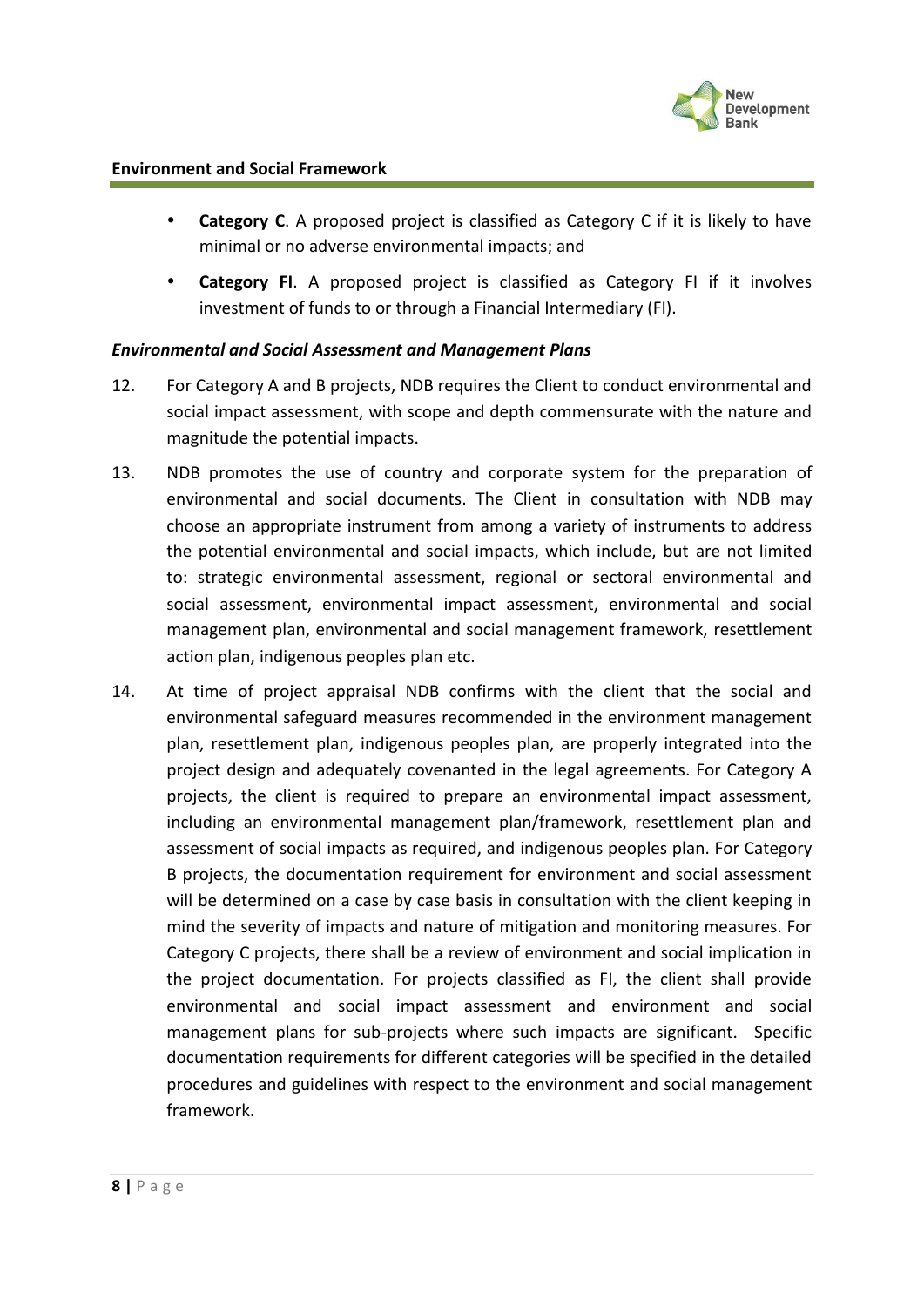

- 15. Regardless of the instruments chosen, NDB requires that the preparation and implementation of the documents are consistent with the key requirements set forth in this Framework.
- 16. For any environmental and social impacts identified, NDB requires the Client to develop management plans as appropriate (e.g. environmental and social management plan, resettlement action plan, indigenous peoples plan, or equivalent) to avoid, minimize or otherwise compensate the adverse impacts.
- 17. When the client has inadequate capacity to carry out necessary environment and social plans for a proposed project, the project may include component(s) to strengthen that capacity.
- 18. In the case of a multi-tranche financing facility (MFF), the Client will prepare a facility level environmental and social management framework (ESMF), which sets up a framework requirement of the environmental and social assessment (including resettlement and indigenous peoples) for the subsequent projects. However, each tranche of the facility will be treated as a separate project for application of this Policy.
- 19. For a project finance facility (PFF), NDB and the Client will agree on the forms and requirements of environmental and social safeguards for subsequent sub-projects at the time of approval of PFF, based on which, the Client will exercise environmental and social assessment for each sub-project as appropriate according to the agreement.
- 20. For Category FI projects, NDB conducts due diligence to assess the potential environmental and social risks associated with FI's existing and likely future project portfolio and its environmental and social management capacity. All FIs are required to have in place or establish an appropriate environmental and social management system which ensures the achievement of objectives of NDB's Environmental and Social Framework.
- 21. For associated facilities<sup>2</sup> that the Client has control of, NDB requires the Client to comply with this Framework with respect to such facilities.

 $2$  The terms Associated Facilities refer to activities that, in the judgement of NDB, are: (a) directly and significantly related to the NDB-funded project; (b) carried out at the same time with NDB-funded project; and (c) necessary for the NDB project to achieve project objective and would not be constructed if the NDB-funded project does not exist.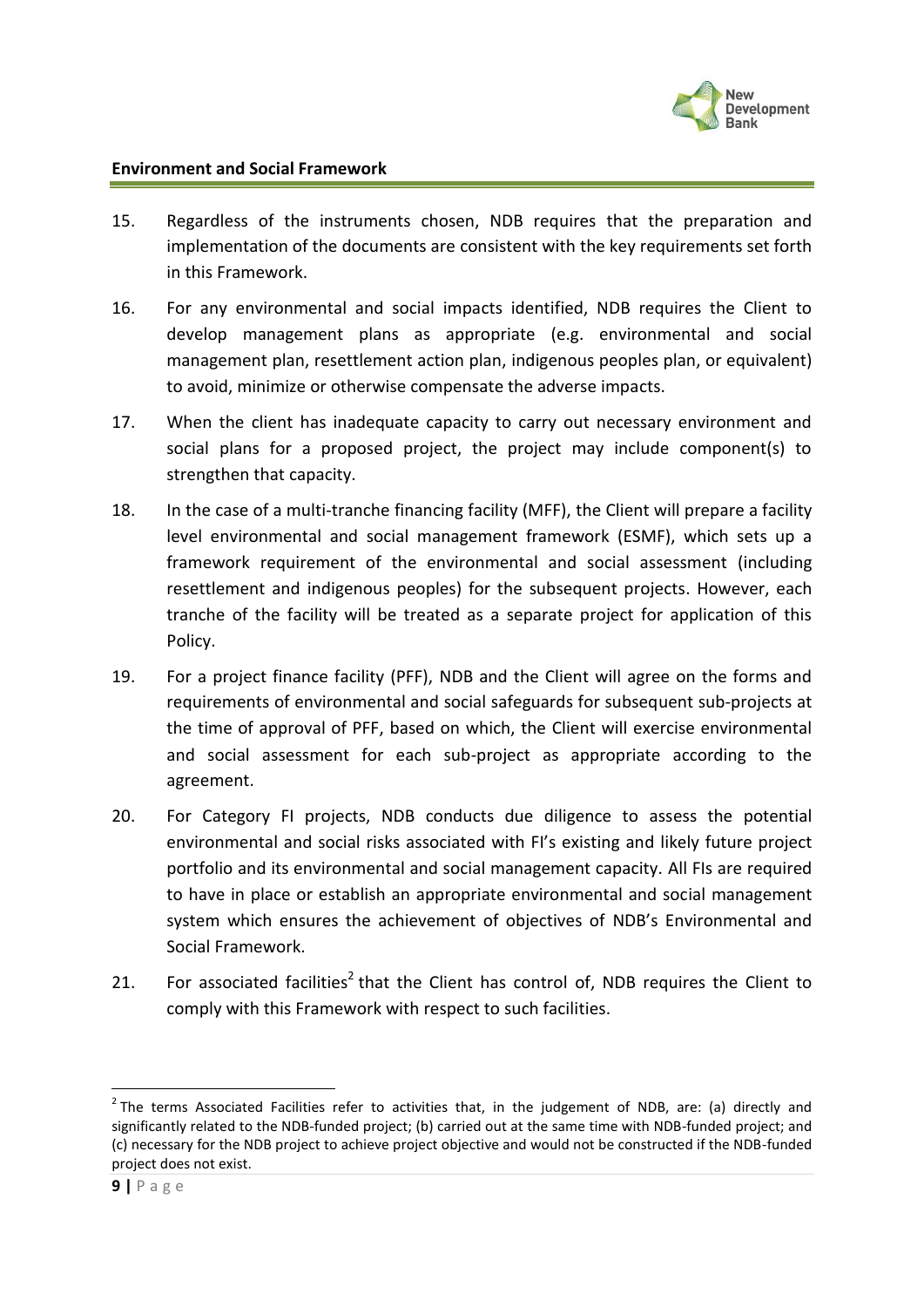<span id="page-11-3"></span>

#### <span id="page-11-0"></span>*Public Consultation*

22. NDB requires the Client to conduct a meaningful consultation process, that is compliant with national laws and regulations and this Policy, and (i) engages with communities, groups, or people affected by proposed projects; (ii) begins early and is carried out on an ongoing basis; (iii) provides timely disclosure of relevant and adequate information that is understandable and readily accessible, is undertaken in an atmosphere free of intimidation or coercion; (iv) is gender inclusive and responsive, tailored to the needs of vulnerable groups<sup>3</sup>; and (v) enables the incorporation of all relevant views of affected people and other stakeholders into decision making.

# <span id="page-11-1"></span>*Transparency and Information Disclosure*

23. NDB is committed to working with the client to ensure that social and environmental assessment documents are made available in a timely manner, in an accessible place, and in a form and language(s) understandable to affected people and to other stakeholders, including the general public, so they can provide meaningful inputs into project design and implementation.

# <span id="page-11-2"></span>*Monitoring and Reporting*

- 24. NDB requires the Client to conduct monitoring on the implementation of environmental and social mitigation measures. The extent of monitoring activities, including their scope and periodicity, is commensurate with the project's risks and impacts. Clients will provide periodic monitoring reports on environment and social measures and relevant plans, as provided in the legal agreements and / or country systems.
- 25. NDB carries out its own due diligence of monitoring through progress/monitoring report review, field visit and post-evaluation, and provides support to strengthen the client's systems.
- 26. NDB in collaboration with the client monitors projects on an ongoing basis until completion, and if necessary, beyond project completion as required.

<sup>&</sup>lt;sup>3</sup> Vulnerable groups here refer to peoples that may be more adversely affected than others by the project and have limited ability to take benefits of the project. It includes, but not limited to, people below poverty line, the landless, the older people, children, women, ethnic minorities, disabled persons etc.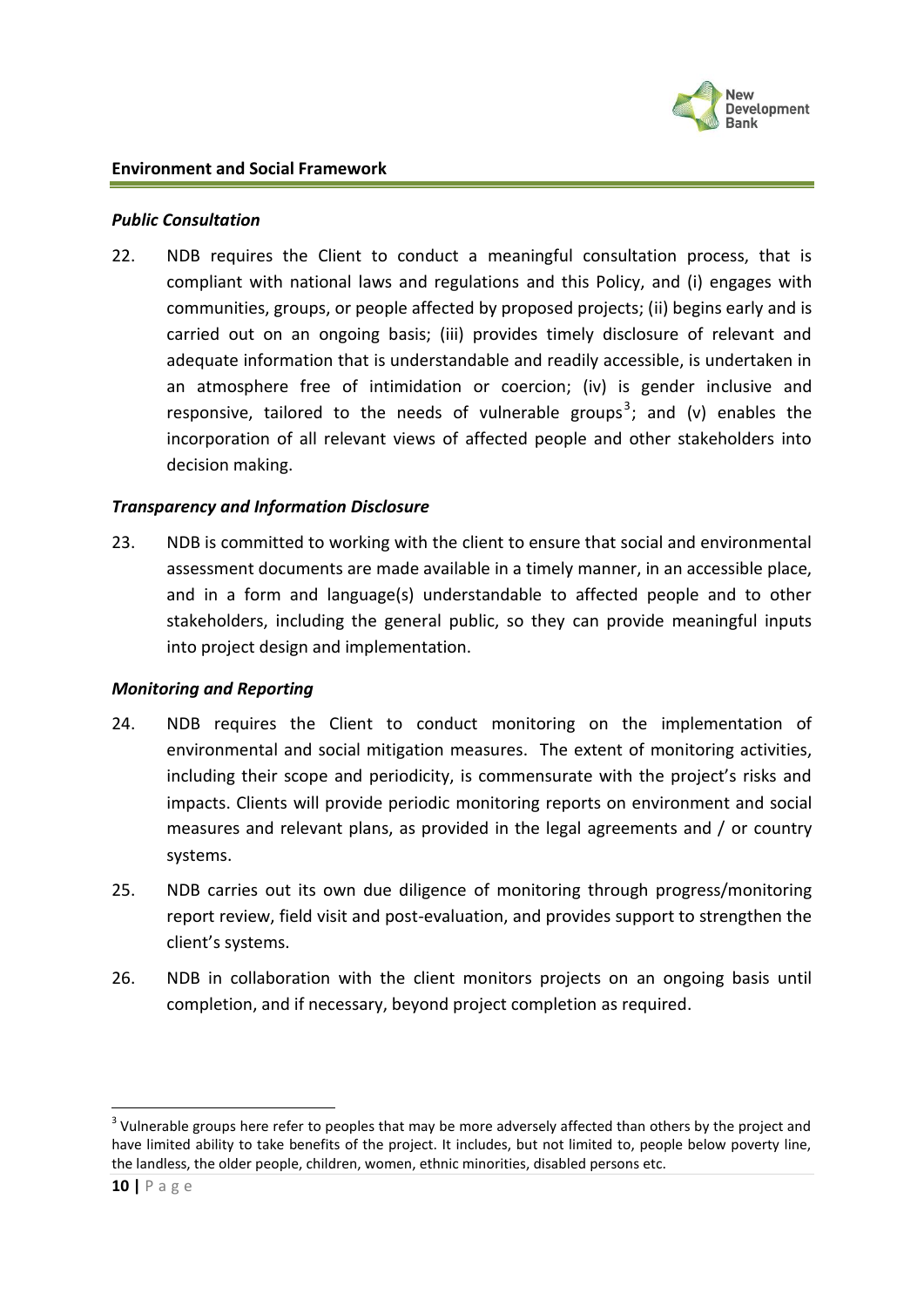

#### <span id="page-12-0"></span>*Grievance Redressal Mechanisms*

27. NDB requires that the client establish and maintain a fair and effective grievance redress mechanism to receive and facilitate timely resolution of affected peoples' concerns and grievances about the client's environmental and social performance at project level. Existing national mechanisms for grievance redressal may be used for the purpose of this Framework, if such national mechanisms are deemed appropriate and in compliance with the objectives of this Framework.

#### <span id="page-12-1"></span>**E. Roles and Responsibilities**

#### <span id="page-12-2"></span>*Roles and Responsibilities of NDB*

- 28. NDB is responsible for: (a) screening each project to assign a category to it; (b) undertaking due diligence review of the Client's environmental and social assessment reports, to ensure compliance with country and corporate system and consistency with key requirements of NDB's ESS; (c) determining the feasibility of NDB financing for the project; (d) monitoring and supervising the Client's compliance with its environmental and social obligations under the legal agreement between NDB and the Client, throughout the project implementation period, (e) working with the client to strengthen the country systems; and (f) knowledge sharing with clients on international good practices. NDB may also provide assistance to clients during project processing, and provide support for enhancing monitoring and supervision, where necessary.
- 29. NDB conducts environmental and social due diligence review, as an integral element of its appraisal to ensure the consistency of use of country and corporate system with the core principles and key requirements of this Framework. This assists in NDB deciding whether to finance and, if so, the manner in which it requires the client to address environmental and social aspects, which promote sustainable development, in the planning and implementation stages.
- 30. In case of existing facilities, or projects under construction, or permits have been obtained, and environmental and social impact assessment have been completed, NDB may conduct, as part of its environmental and social due diligence, a gap analysis of the design and implementation to identify whether any additional studies or mitigation measures are required to meet the requirements of the Policy. The due diligence review process is carried through the implementation phase to ensure compliance with the agreed plans and standards.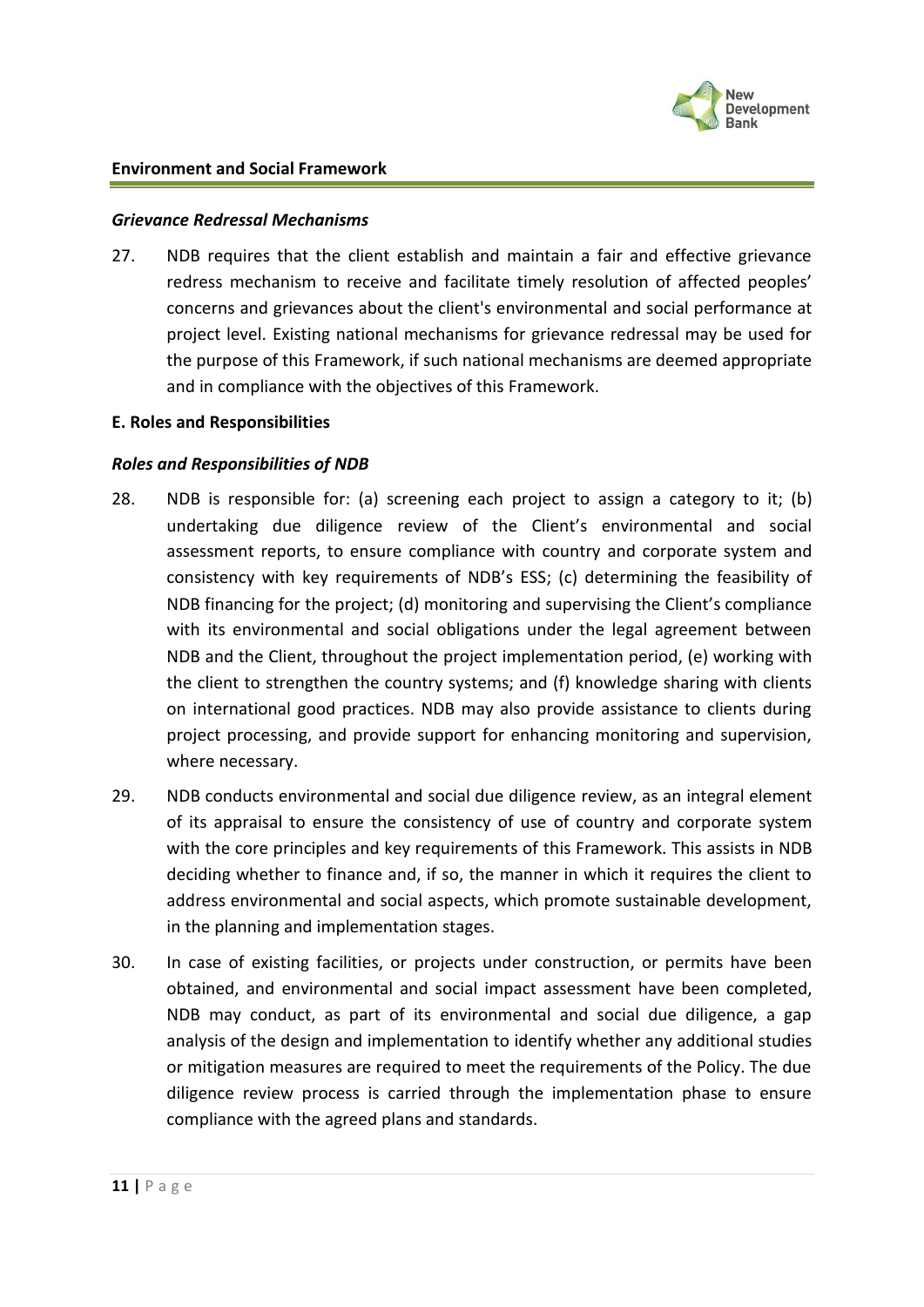

31. Changes may occur in the nature and scope of the project during implementation. Such changes may have significant environmental or social implications associated with them. NDB may carry out together with client or require that client undertake, environmental and social due diligence of the relevant changes and if it determines, on the basis of this due diligence, that any additional assessment, stakeholder consultations, or environmental and social mitigation measures are required, it seeks the client to incorporate these measures. The exact nature of the environmental and social due diligence and review may also factor in the role played by NDB in the financing of the project, which could be in the form of (i) lead partner; (ii) parallel cofinancing; or (iii) consortium member.

# <span id="page-13-0"></span>*Roles and Responsibilities of the Client*

<span id="page-13-1"></span>32. The Client is responsible for: (a) conducting its environmental and social risks and impacts; (b) developing management plans to avoid, minimize and/or otherwise compensate the adverse impacts; (c) engaging with people affected by the project and other stakeholders, through information disclosure, meaningful consultation and informed participation; (d) monitoring the environmental and social performance throughout the project implementation to ensure the compliance with agreed documents/plans, and providing periodical reporting to NDB as per legal agreement; and (e) establish and maintain a fair and effective grievance redress mechanism for environmental and social safeguards.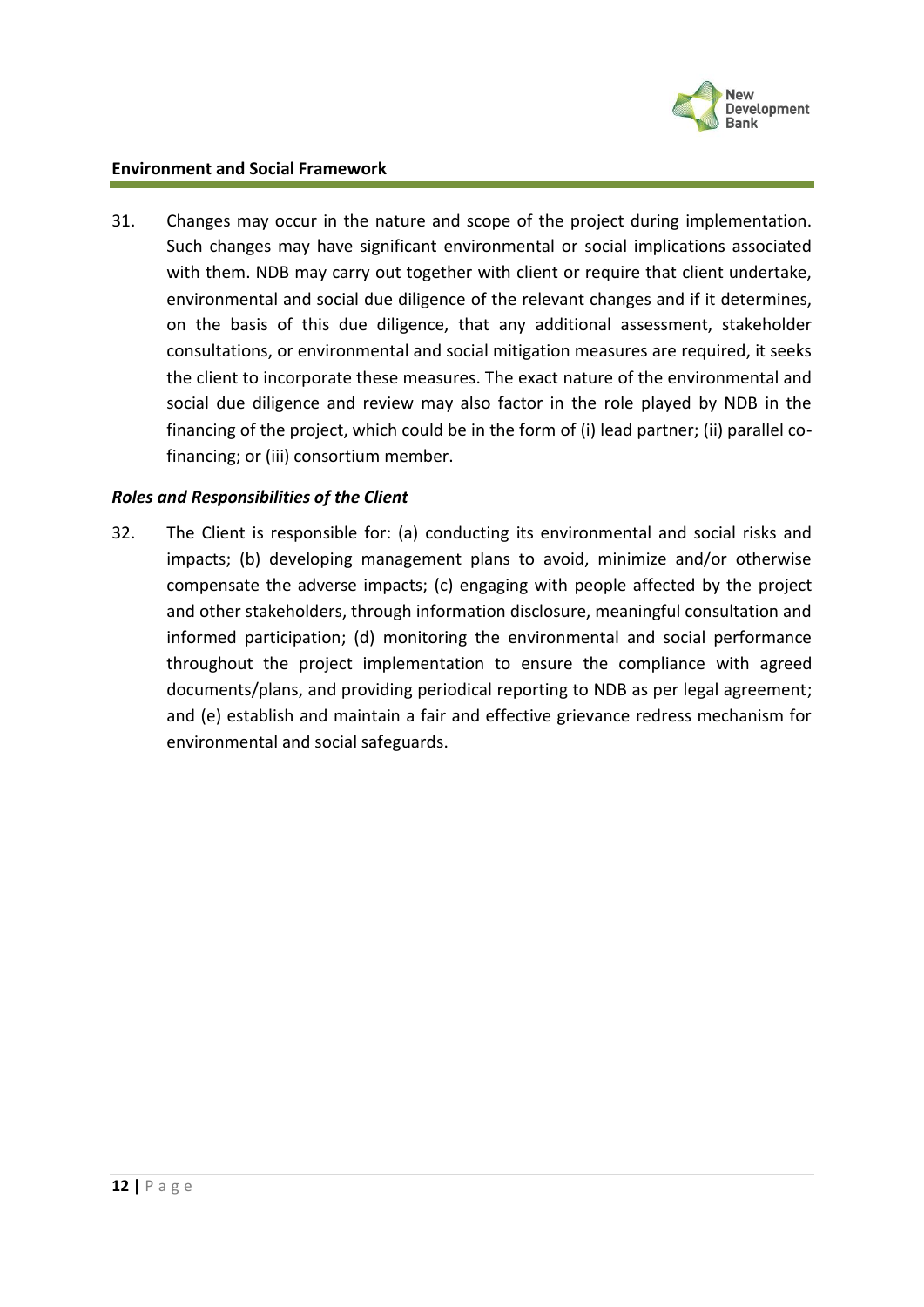

#### **Annex 1 Environmental and Social Exclusion List**

NDB does not knowingly support projects involving the following:

- i. The production of, or trade in, any product or activity deemed illegal under national laws or regulations of the country in which the Operation is located, or international conventions and agreements, or subject to international phase out or bans;
- ii. Trade in wildlife or production of or trade in wildlife products regulated under the Convention on International Trade in Endangered Species of Wild Fauna and Flora;
- iii. Transboundary movements of waste prohibited under international law (Basel Convention on the Control of Transboundary Movements of Hazardous Wastes and their Disposal);
- iv. Production of, or trade in, weapons and munitions, including paramilitary materials;
- v. Production of, or trade in, alcoholic beverages, excluding beer and wine;
- vi. Production of, or trade in, tobacco;
- vii. Gambling, casinos and equivalent enterprises;
- viii. Production of, trade in, or use of un-bonded asbestos fibers;
- ix. Activities prohibited by legislation of the country in which the project is located or by international conventions relating to the protection of biodiversity resources or cultural heritage -(Convention on the Conservation of Migratory Species of Wild Animals (Bonn Convention), Convention on Wetlands of International Importance, especially as Waterfowl Habitat (Ramsar Convention), Convention Concerning the Protection of the World Cultural and Natural Heritage and Convention on Biological Diversity);
- x. Commercial logging operations or the purchase of logging equipment for use in primary tropical moist forests or old-growth forests;
- xi. Marine and coastal fishing practices, such as large-scale pelagic drift net fishing and fine mesh net fishing, harmful to vulnerable and protected species in large numbers and damaging to marine biodiversity and habitats;
- xii. Shipment of oil or other hazardous substances in tankers that do not comply with IMO requirements (IMO, MARPOL, SOLAS and Paris MOU)<sup>4</sup>;

<sup>&</sup>lt;sup>4</sup> Non-compliance with International Maritime Organisation (IMO) requirements: tankers that do not have all required International Convention for the Prevention of Pollution from Ships (MARPOL), International Convention for the Safety of Life at Sea (SOLAS) certificates (including, without limitation, International Safety Management Code compliance), tankers banned by the Paris Memorandum of Understanding on Port State Control (Paris MOU), and tankers due for phase out under MARPOL regulation 13G. No single hull tanker over 25 years old should be used.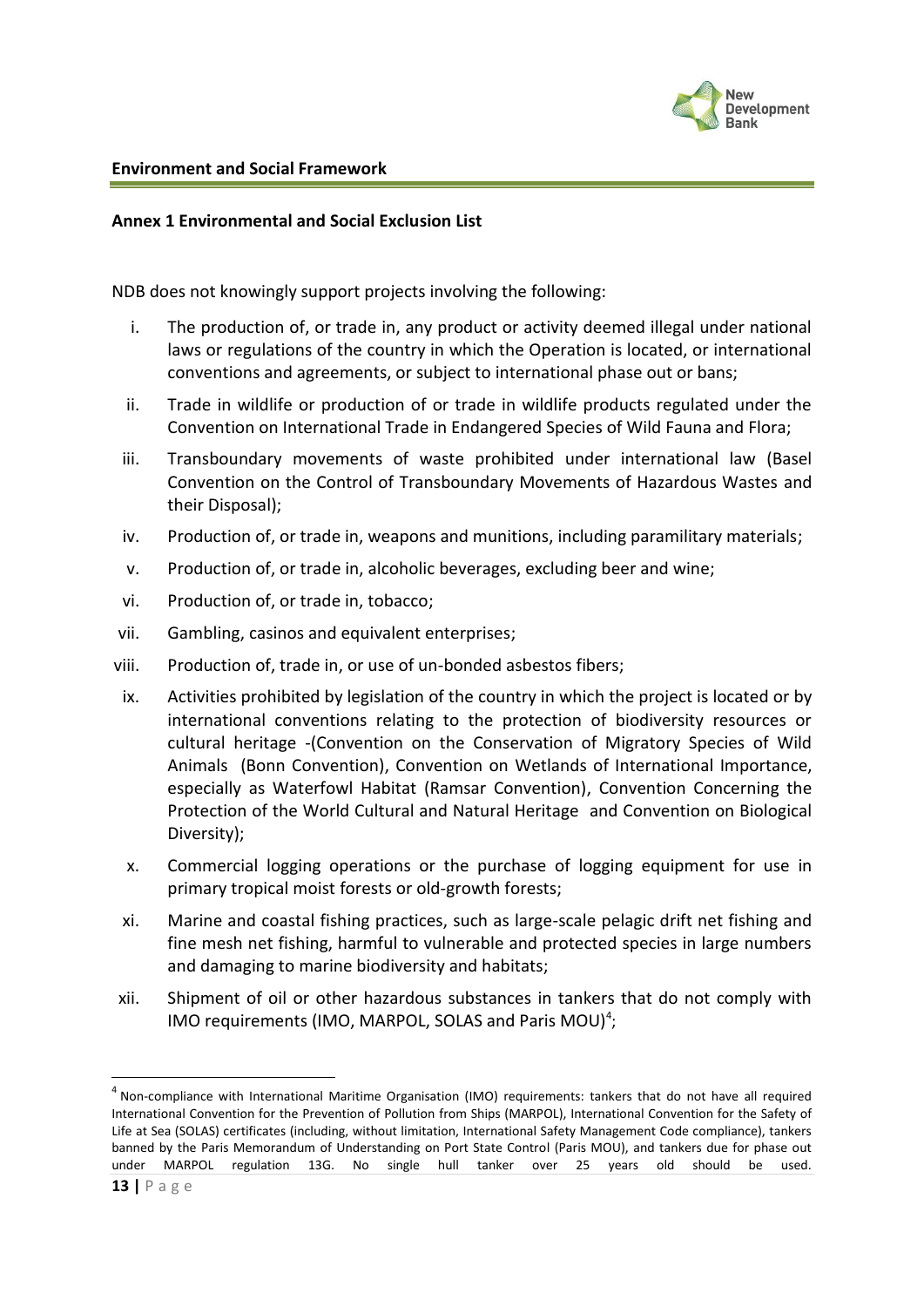

# **Part 2. Environment and Social Standards**

#### <span id="page-15-1"></span><span id="page-15-0"></span>**ESS1: Environmental and Social Assessment**

#### <span id="page-15-2"></span>*A. Objective*

1. To ensure environmental and social soundness and sustainability of Operations and to support the integration of environmental and social considerations into the Operation decision-making process

# <span id="page-15-3"></span>*B. Scope and Application*

2. Environmental and social standard applies if the project is likely to have potential adverse environmental and/or social risks and impacts.

# <span id="page-15-4"></span>*C. Key Requirements*

- 3. The client is required to make environmental and social assessment in a manner consistent with the key requirements in the following way:
- *Early screening of potential risks and impacts*: As early as possible, screen each proposed project to determine the appropriate extent and type of environmental assessment studied to be carried commensurate with the significance of potential impacts and risks.
- *Impact assessment*: Conduct an environmental and social assessment for each proposed project to identify potential direct, indirect, cumulative, and induced impacts and risks to physical, biological, socioeconomic (including impacts on livelihood through environmental media, health and safety, vulnerable groups, and gender issues), and physical cultural resources in the context of the project's area of influence. Assess potential transboundary and global impacts, including climate change. Use strategic environmental assessment where appropriate. The main coverage of environmental and social assessment are detailed in para 4 of this ESS.
- *Alternative analysis*: Examine alternatives to the project's location, design, technology, and components and their potential environmental and social impacts and document the rationale for selecting the particular alternative proposed.
- *Management plan*: Develop necessary measures to avoid, and where avoidance is not possible, minimize, mitigate, and/or offset adverse impacts and enhance positive

[http://www.imo.org/About/Conventions/ListOfConventions/Pages/International-Convention-for-the-Prevention-of-](http://www.imo.org/About/Conventions/ListOfConventions/Pages/International-Convention-for-the-Prevention-of-Pollution-from-Ships-%28MARPOL%29.aspx)[Pollution-from-Ships-%28MARPOL%29.aspx.](http://www.imo.org/About/Conventions/ListOfConventions/Pages/International-Convention-for-the-Prevention-of-Pollution-from-Ships-%28MARPOL%29.aspx)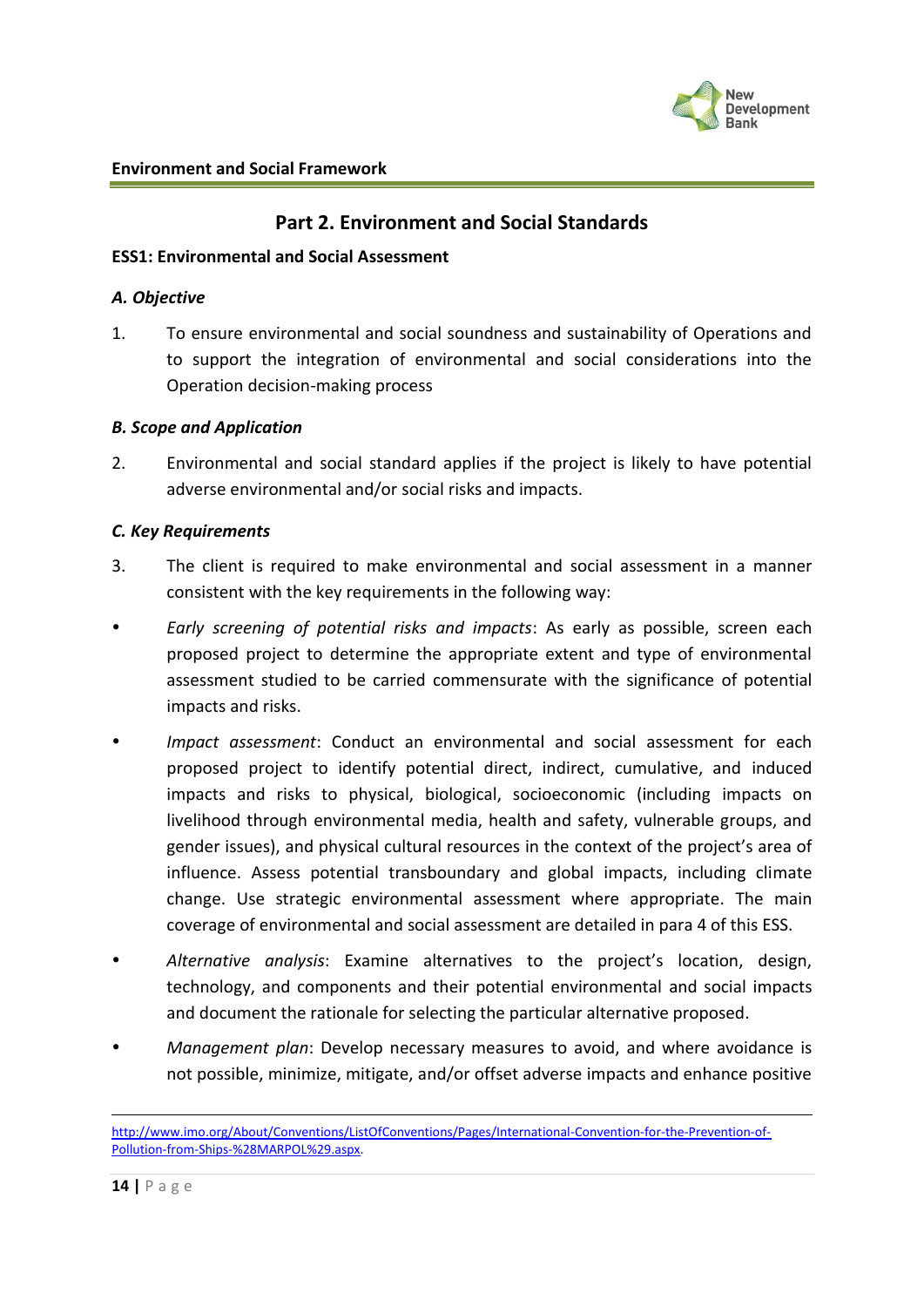

impacts by means of environmental planning and management. Prepare an environmental and social management plan (ESMP) that includes the proposed mitigation measures, environmental monitoring and reporting requirements, related institutional or organizational arrangements, capacity development and training measures, implementation schedule, cost estimates, and performance indicators.

- *Meaningful consultation*: Carry out meaningful consultation with affected people and facilitate their informed participation. Ensure women's participation in consultation. Involve stakeholders, including affected people and concerned nongovernment organizations, early in the project preparation process and ensure that their views and concerns are made known to and understood by decision makers and taken into account. Continue consultations with stakeholders throughout project implementation as necessary to address issues related to environmental assessment.
- *Grievance mechanism*: Establish a grievance redress mechanism to receive and facilitate resolution of the affected people's concerns and grievances regarding the project's environmental and social performance.
- *Information disclosure*: Disclose the environmental and social assessment documents (including ESMP) in a timely manner, in an accessible place and in a form and language(s) understandable to affected people and other stakeholders during preparation and implementation of the project so as to provide an opportunity to broadly identify and address environmental and social issues, including involuntary resettlement and indigenous peoples. In particular, disclose the draft environmental and social assessment documents before project appraisal, and disclose in the same manner the final assessment documents and any updates to affected people and other stakeholders.
- *Monitoring*: Conduct monitoring of the environmental and social performance, and document monitoring results, including the development and implementation of corrective actions.

# <span id="page-16-0"></span>*D. Coverage of Environmental and Social Assessment*

4. This sections with respect to the environmental and social coverage shall be in accordance with country specific international agreements, signatories to international conventions / agreements and related national laws and will include the following: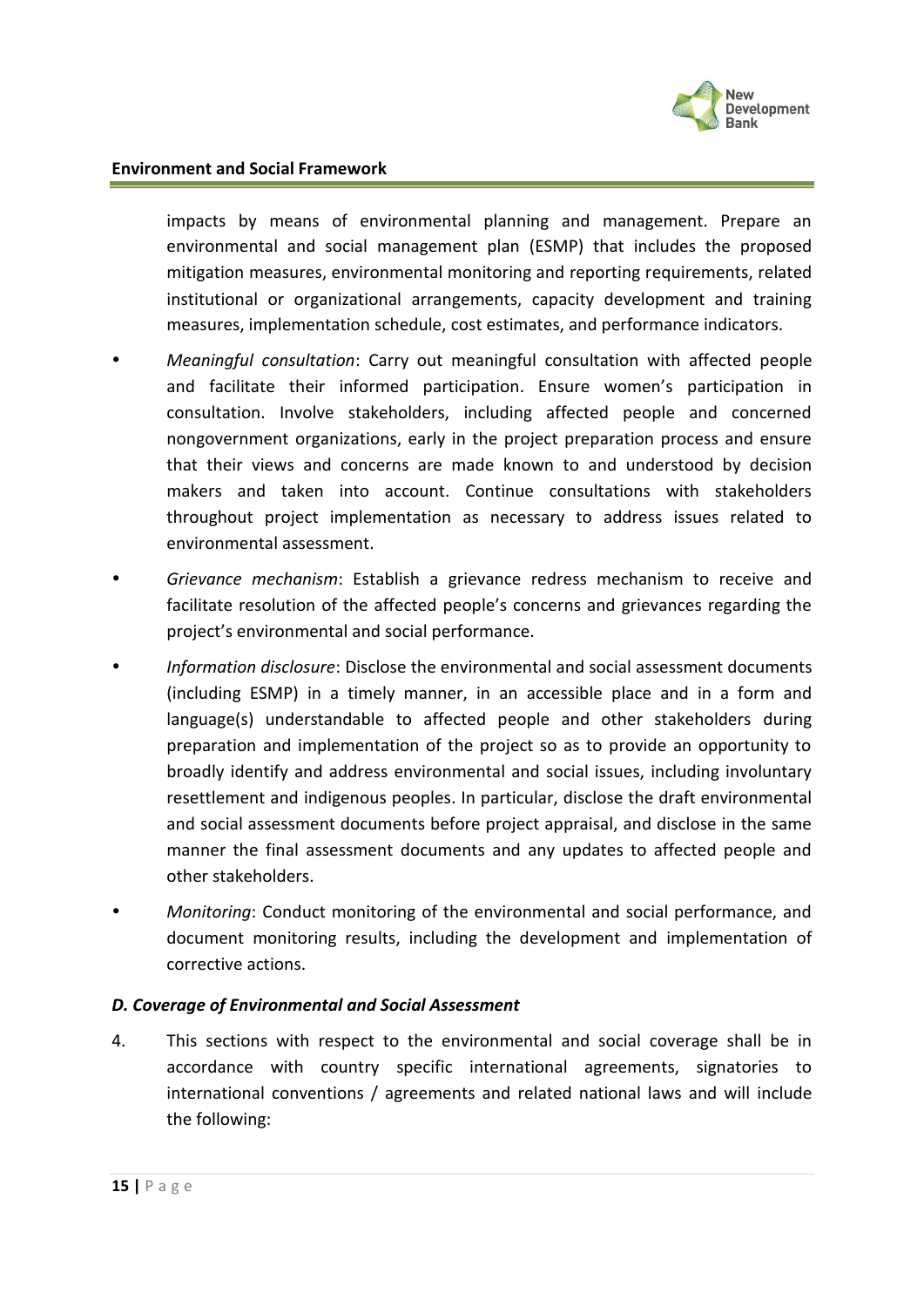

#### *Environmental Coverage*

- 5**.** *Biodiversity assessment***.** Consider direct and indirect project-related impacts on biodiversity, for example habitat loss, degradation and fragmentation, invasive alien species, over exploitation, hydrological changes, nutrient loading, pollution and incidental take, as well as projected climate change impacts. Also take into account the differing values attached to biodiversity by affected communities and other stakeholders.
- 6**.** *Biodiversity impacts***.** Avoid adverse impacts on biodiversity. When avoidance of adverse impacts is not possible, implement measures to minimize adverse impacts and restore biodiversity. Ensure that competent biodiversity expertise is used to conduct the environmental and social assessment, to assist in the development of a mitigation hierarchy, and to verify the implementation of mitigation measures. Where appropriate, develop a biodiversity action plan.
- 7. Critical habitats<sup>5</sup>. Do not implement project activities in areas of critical habitats, unless: (a) there are no measurable adverse impacts on the critical habitat that could impair its ability to function; (b) there is no reduction in the population of any recognized endangered or critically endangered species; and (c) any lesser impacts are mitigated. If the project is located within a legally protected area, implement additional programs to promote and enhance the conservation aims of the protected area.
- 8**.** *Natural habitats<sup>6</sup> .* In an area of natural habitats, ensure there is no significant conversion or degradation, unless: (a) alternatives are not available; (b) the overall benefits from the project substantially outweigh the environmental costs; and (c) any conversion or degradation is appropriately mitigated.
- 9**.** *Protected areas.* Where the project occurs within or has the potential to adversely affect protected areas, i.e. an area that is legally protected or internationally

<sup>&</sup>lt;sup>5</sup> Critical habitats are areas with high importance for biodiversity, including (a) highly threatened or unique ecosystem; (b) habitat important to Critically Endangered or Endangered species, as listed in the IUCN Red List of threatened species or under national law; (c) habitat important to endemic or restricted-ranges species; (d) habitat supporting globally or nationally significant concentrations of migratory or congregatory species; (e) ecological functions or characteristics that are needed to maintain the viability of the biodiversity features described above in (a) to (d).

 $^6$  Natural habitats are land and water areas where (i) the ecosystem's biological communities are formed largely by native plant and animal species, and (ii) human activity has not essentially modified the area's primary ecological functions. All natural habitats have important biological, social, economic, and existence value. Important natural habitats may occur in tropical humid, dry, and cloud forests; temperate and boreal forests; Mediterranean-type shrub lands; natural arid and semi-arid lands; mangrove swamps, coastal marshes, and other wetlands; estuaries; sea grass beds; coral reefs; freshwater lakes and rivers; alpine and sub alpine environments, including herb fields, grasslands, and paramos; and tropical and temperate grasslands.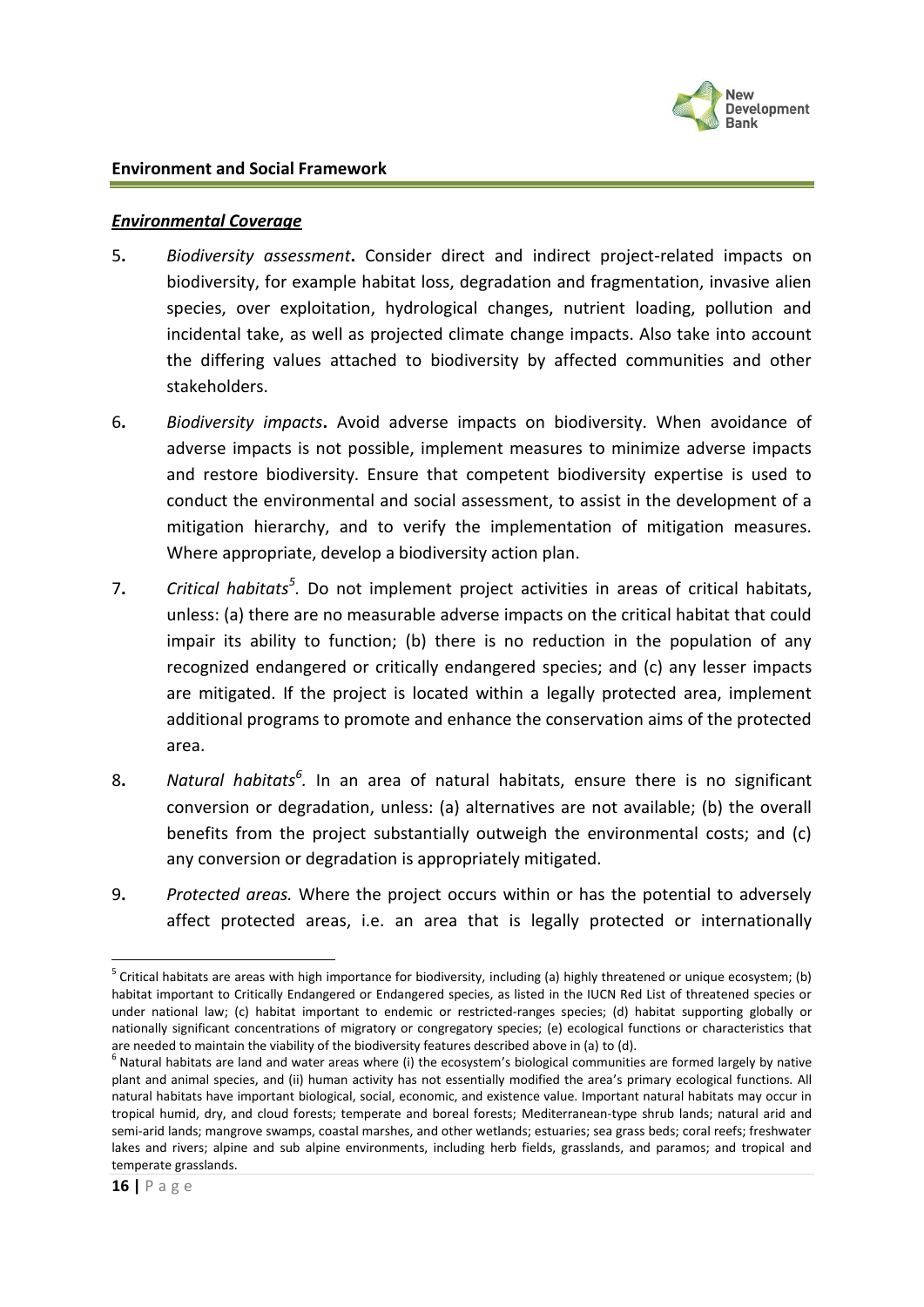

recognized or designated for protection, identify and assess potential project-related adverse impacts and apply the mitigation hierarchy so as to prevent or mitigate adverse impacts from projects that could compromise the integrity, conservation objectives or biodiversity importance of such an area.

- 10**.** *Sustainability of land use***.** Assess the sustainability of land use in the area of the project and in immediately adjacent areas. Where feasible, locate infrastructure projects, particularly those involving land clearing, on land that is already converted or highly degraded.
- 11**.** *Climate change.* Assess both the potential impacts of the project on climate change as well as the implications of climate change on the project and develop both mitigation or adaptation measures as appropriate. Identify opportunities for no- or low-carbon use, where applicable, and for reducing emissions from the project.
- 12**.** *Pollution prevention.* Apply pollution prevention and control technologies and practices consistent with international good practices (e.g. World Bank Group's Environment, Health and Safety guidelines as references, particularly in case of absence of national standards and guidelines). Adopt clean production processes and good energy efficiency practices. Avoid pollution, or, when avoidance is not possible, minimize or control the intensity or load of pollutant emissions and discharges, waste generation, and release of hazardous materials from production, transportation, handling, and storage. Avoid the use of hazardous materials subject to international bans or phase outs. Purchase, use, and manage pesticides based on integrated pest management approaches and reduce reliance on synthetic chemical pesticides.
- 13**.** *Resource efficiency.* Implement technically and financially feasible measures for improving efficiency in consumption of energy and water, as well as other resources and material inputs. Integrate the principles of cleaner production into product design and production processes with the objective of conserving raw materials, energy and water.
- 14**.** *Greenhouse gases.* Consider alternatives and implement technically and financially feasible and cost-effective options, as appropriate, to reduce project-related greenhouse gas emissions during design and operation. For projects with significant greenhouse implication, where technically and financially feasible, quantify direct and indirect emissions in line with national protocols.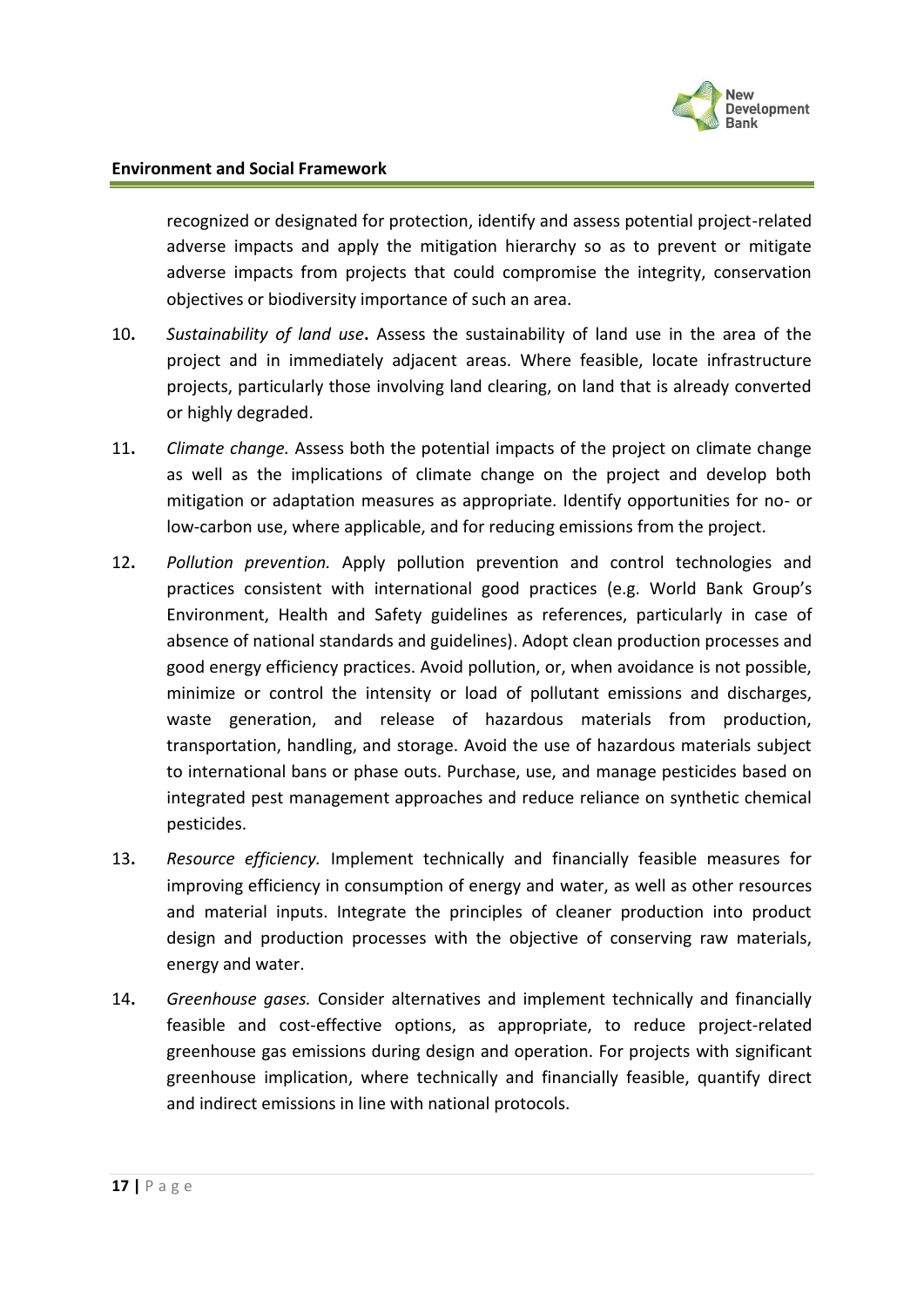

# *Social Coverage*

- 15**.** *Social risks and impacts.* Undertake a broad assessment of potential social and economic risks and impacts, both positive and negative, associated with the project. This should include direct and indirect impacts at the community and individual level.
- 16**.** *Scope of social coverage*. Provide in the assessment an overview of the full range of potential social impacts and risks and identify measures for their avoidance or mitigation. If Involuntary Resettlement may occur as part of the project, describe this in the assessment, and complement with the preparation of a resettlement plan. If indigenous peoples are present in the area of project and are affected by the project, describe this in the assessment, and complement with the preparation of an indigenous peoples' plan.
- 17. *Vulnerable groups.*<sup>7</sup> Assess social risks and impacts that fall disproportionately on vulnerable groups, and any prejudice or discrimination toward individuals or groups in providing access to development resources and project benefits, particularly in the case of vulnerable groups.
- 18**.** *Gender.* Identify any potential gender-specific adverse impacts of the project and undertake to develop mitigation measures to reduce these. Where relevant, consider enhancing the design of the project to promote equality of opportunity and women's socio-economic empowerment, particularly with respect to access to finance, services and employment.
- 19**.** *Land and natural resource access.* Assess economic and social impacts relating to the involuntary taking of land or restriction on access to natural resources; risks or impacts associated with land and natural resource tenure and use, including (as relevant) potential project impacts on local land use patterns and tenure arrangements, land access and availability, food security and land values, and any corresponding risks related to conflict or contestation over land and natural resources.
- 20**.** *Cultural resources.* Conserve cultural resources and avoid destroying or damaging them by using field-based surveys that employ qualified and experienced experts for the assessment process. Provide for the use of "chance find" procedures that include a pre-approved management and conservation approach for materials that may be discovered during project implementation.

<sup>&</sup>lt;sup>7</sup> See footnot[e 3.](#page-11-3)

**<sup>18</sup> |** P a g e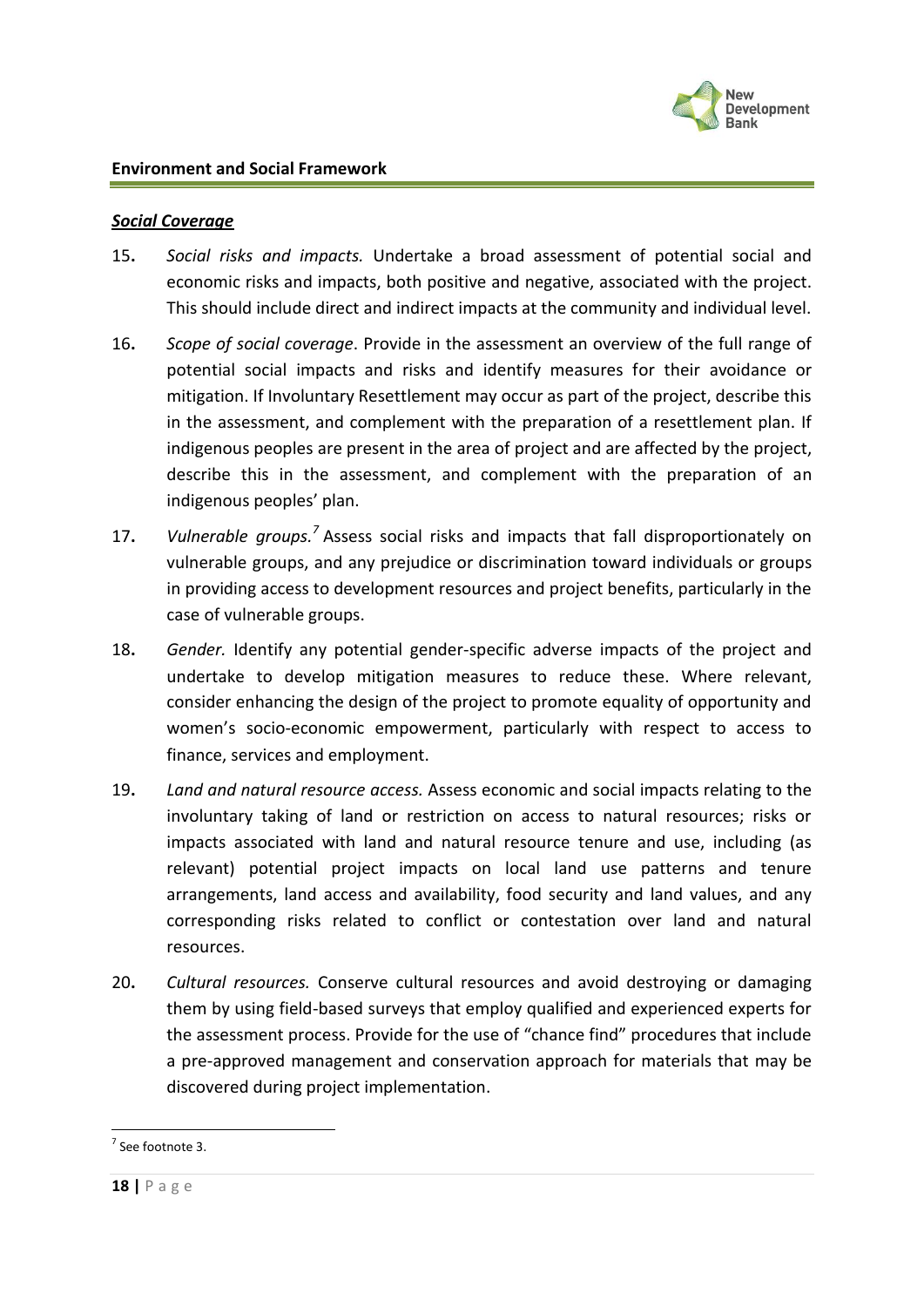

- 21. *Community safety and health*. Assess safety and health risks and impacts on local communities, and put in place preventive and emergency preparedness and response measures to avoid, or where avoidance is not possible, to minimize, adverse risks to, and impacts of the project to the safety and health of local communities.
- 22**.** *Labor protection.* Assess labor and working conditions of project workers, as well as health and safety risks to local communities in the area of the project. Implement measures designed to ensure project workers have safe and healthy working conditions and put in place measures to prevent accidents, death, injuries, and disease caused by the project. Apply the relevant occupational health and safety provisions and, as appropriate, industry-specific, to the project. Meet labor protection requirements of national laws and regulations and relevant International Labor Organization conventions as applicable to the country.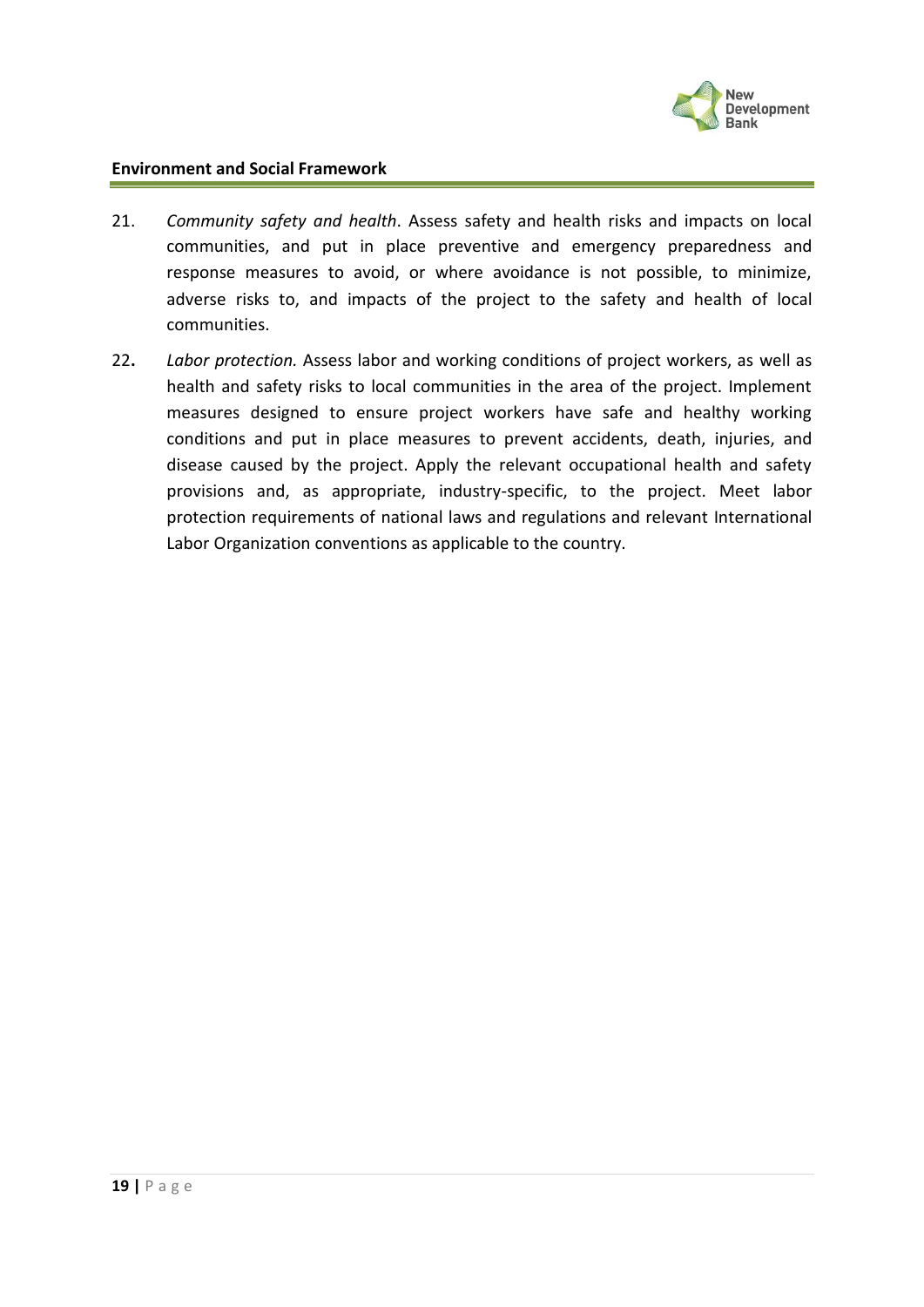

# <span id="page-21-0"></span>**ESS2: Involuntary Resettlement**

#### <span id="page-21-1"></span>*A. Objective*

1. To avoid involuntary resettlement wherever possible; to minimize involuntary resettlement by exploring project and design alternatives, to enhance, or at least restore, the livelihoods of all displaced persons in real terms relative to pre-project levels and to improve the standards of living of the displaced poor and other vulnerable groups through inclusive and sustainable development.

# <span id="page-21-2"></span>*B. Scope and Application*

2. The involuntary resettlement safeguards covers physical displacement (relocation, loss of residential land, or loss of shelter) and economic displacement (loss of land, assets, access to assets, income sources, or means of livelihoods) as a result of (i) involuntary acquisition of land, or (ii) involuntary restrictions on land use or on access to legally designated parks and protected areas. It covers them whether such losses and involuntary restrictions are full or partial, permanent or temporary.

# <span id="page-21-3"></span>*C. Key Requirements*

- 3. The Client is required to address involuntary resettlement in a way consistent with the key requirements as follows:
- *Early screening:* Screen the project early on to identify involuntary resettlement impacts and risks, and determine the scope of resettlement planning through a survey and/or census of displaced persons, including a gender analysis, specifically related to resettlement impacts and risks.
- *Meaningful consultation:* Carry out meaningful consultations with affected persons, host communities in accordance with national laws and regulations, or guidelines of this Framework as appropriate. Inform all displaced persons of their entitlements and resettlement options. Ensure their participation in planning, implementation, and monitoring and evaluation of the IR plan. Pay particular attention to the needs of those below the poverty line, the landless, the elderly, women and children, and other vulnerable people and those without legal title to land and ensure their participation in consultations. NDB may participate in the consultation process as needed.
- *Grievance mechanism:* Establish a grievance redress mechanism to receive and facilitate resolution of the affected persons' concerns.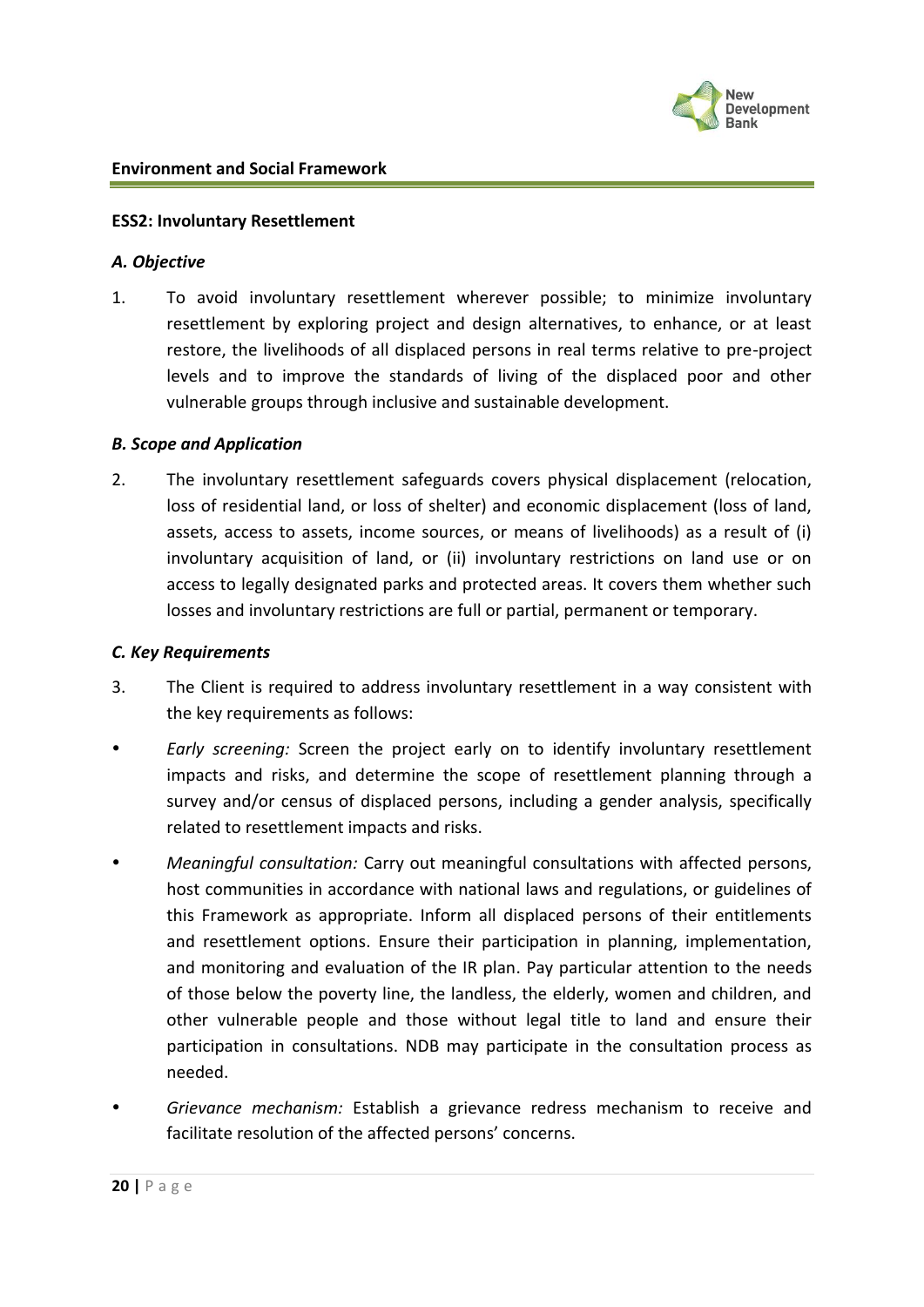

- *Livelihood restoration:* Improve, or at least restore, the livelihoods of all displaced persons through (i) land-based resettlement strategies when affected livelihoods are land based where possible or cash compensation at replacement value for land when the loss of land does not undermine livelihoods, (ii) prompt replacement of assets with access to assets of equal or higher value, (iii) prompt compensation at full replacement cost for assets that cannot be restored, and (iv) additional revenues and services through benefit sharing schemes where possible.
- *Resettlement assistance:* Provide physically and economically displaced persons with needed assistance, including the following: (i) if there is relocation, secured tenure to relocation land, better housing at resettlement sites with comparable access to employment and production opportunities, integration of resettled persons economically and socially into their host communities, and extension of project benefits to host communities; (ii) transitional support and development assistance, such as land development, credit facilities, training, or employment opportunities; and (iii) civic infrastructure and community services, as required.
- *Standards of living*: Improve the standards of living of the displaced poor and other vulnerable groups, including women, to at least national minimum standards. In rural areas provide them with legal and affordable access to land and resources, and in urban areas provide them with appropriate income sources and legal and affordable access to adequate housing.
- *Negotiated settlement:* Develop procedures in a transparent, consistent, and equitable manner if land acquisition is through negotiated settlement to ensure that those people who enter into negotiated settlements will maintain the same or better income and livelihood status.
- *Persons without title or legal rights:* Ensure that displaced persons without titles to land or any recognizable legal rights to land are eligible for resettlement assistance and compensation for loss of non-land assets.
- *Compensation and entitlement:* Pay compensation and provide other resettlement entitlements before physical or economic displacement.
- *Resettlement plan:* Prepare a resettlement plan elaborating on displaced persons' entitlements, the income and livelihood restoration strategy, institutional arrangements, monitoring and reporting framework, budget, and time-bound implementation schedule.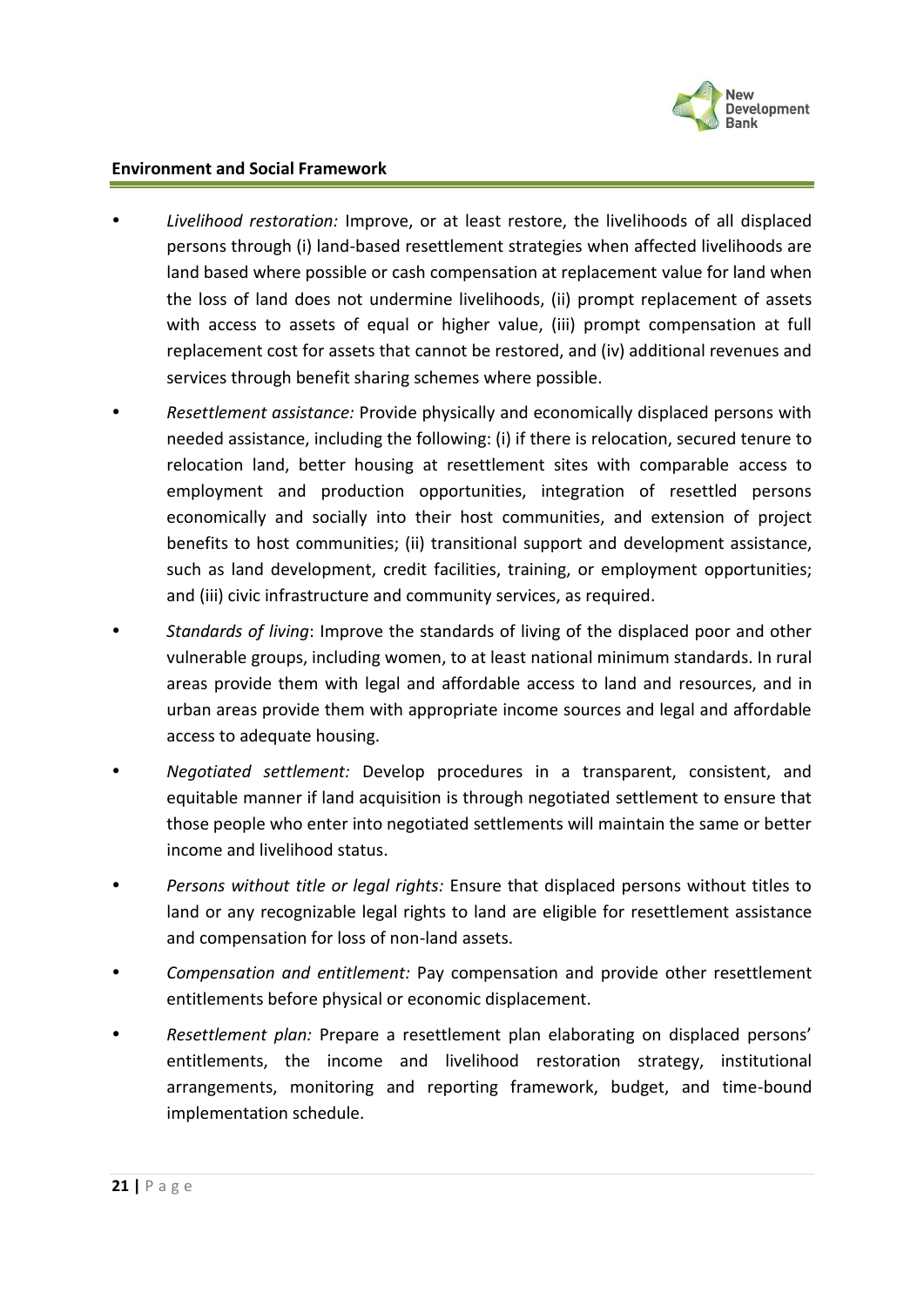

- *Information disclosure:* Disclose a draft resettlement plan, including documentation of the consultation process in a timely manner, before project appraisal, in an accessible place and a form and language(s) understandable to affected persons and other stakeholders. Disclose the final resettlement plan and its updates to affected persons and other stakeholders.
- *Implementation:* Include the full costs of resettlement in the presentation of project's costs and benefits. For a project with significant involuntary resettlement impacts, consider implementing the involuntary resettlement component of the project as a stand-alone operation.
- *Supervision:* Implement the resettlement plan under close supervision throughout project implementation.
- *Monitoring:* Monitor and assess resettlement outcomes, their impacts on the standards of living of displaced persons, and whether the objectives of the resettlement plan have been achieved by taking into account the baseline conditions and the results of resettlement monitoring. Disclose monitoring reports.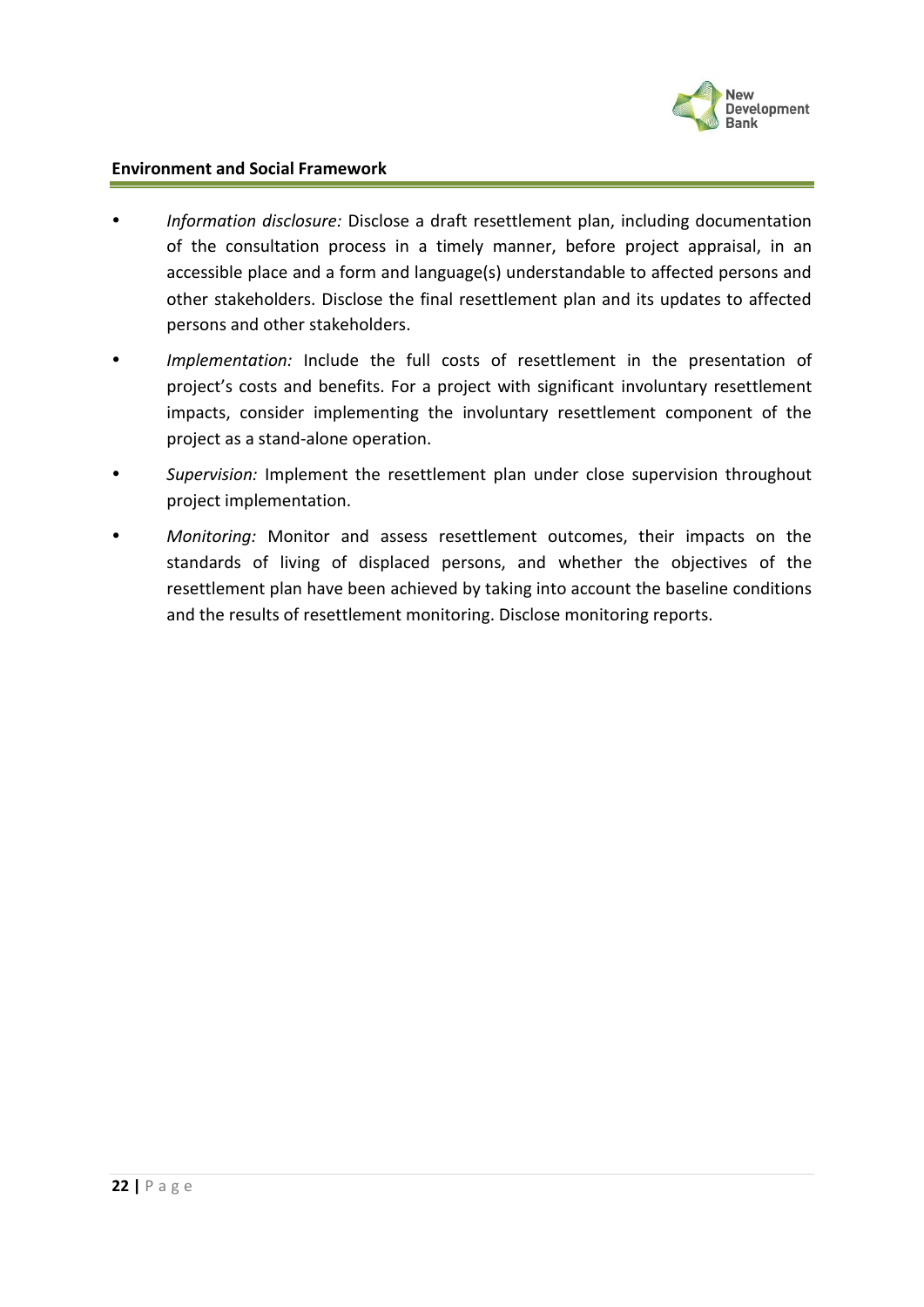

# <span id="page-24-0"></span>**ESS3: Indigenous Peoples**

# <span id="page-24-1"></span>*A. Objective*

1. To design and implement projects in a way that fosters full respect for indigenous peoples' identity, dignity, human rights, livelihood systems, and cultural uniqueness as defined by the indigenous peoples themselves so that they: (a) receive culturally appropriate social and economic benefits, (b) do not suffer adverse impacts as a result of projects; and (c) can participate actively in projects that affect them; and to focus on inclusive development of the indigenous peoples through development which is sustainable in nature.

# <span id="page-24-2"></span>*B. Scope and Application*

- 2. This Framework applies if the project would directly or indirectly affect the dignity, human rights, livelihood systems, or culture of indigenous peoples or affects the territories or natural or cultural resources that indigenous peoples own, use, occupy, or claim as an ancestral domain or asset.
- 3. The term Indigenous Peoples is used in a generic sense to refer to a distinct social and cultural group possessing the following characteristics in varying degrees: (a) self-identification as members of a distinct indigenous cultural group and recognition of this identity by others; (b) collective attachment to geographically distinct habitats or ancestral territories in the operation area and to the natural resources in these habitats and territories; (c) customary cultural, economic, social, institutions that are separate from those of the dominant society and culture; and (d) a distinct language, often different from the official language of the country or region. In considering these characteristics, national legislation, customary law, and any international conventions to which the country is a party is taken into account. A group that has lost collective attachment to geographically distinct habitats or ancestral territories in the operation area because of forced severance remains eligible for coverage, as indigenous peoples, under this Framework.

# <span id="page-24-3"></span>*C. Key Requirements*

- 4. The Client is required to address indigenous peoples in a way consistent with the key requirements as follows:
- *Early screening:* Screen early on to determine (i) whether indigenous peoples are present in, or have collective attachment to the project area; and (ii) whether project impacts on indigenous peoples are likely.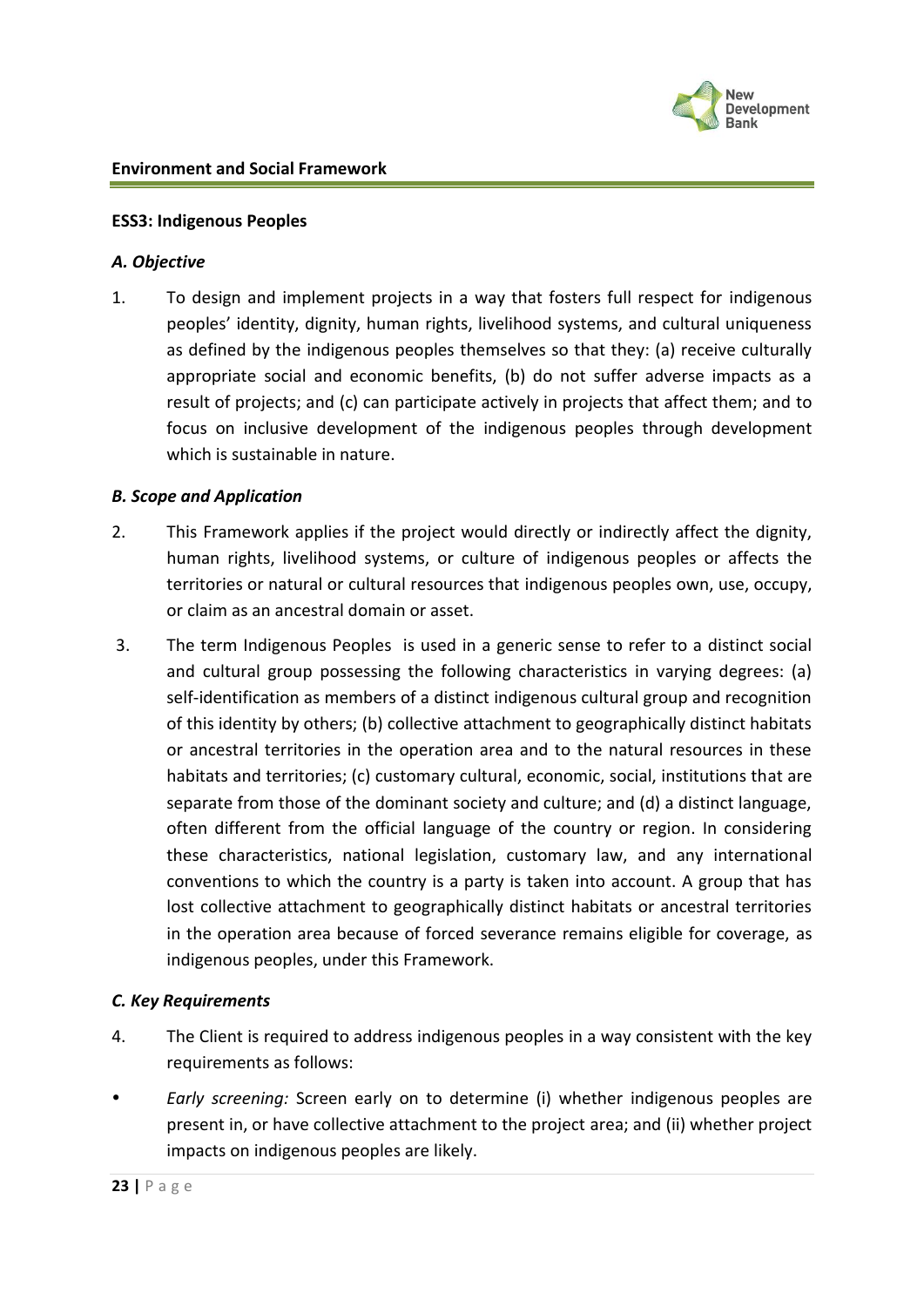

- *Social impact assessment:* Undertake a culturally appropriate and gender-sensitive social impact assessment or use similar methods to assess potential project impacts, both positive and adverse, on indigenous peoples communities.
- *Meaningful consultation:* Carry out a process of meaningful consultation with affected indigenous peoples communities and concerned indigenous peoples organizations, in a culturally appropriate and inclusive manner, and facilitate their informed participation: (a) in designing, implementing, and monitoring measures to avoid adverse impacts or, when avoidance is not possible, to minimize, mitigate, or compensate for such effects; and (b) in tailoring project benefits for affected indigenous peoples communities in a culturally appropriate manner. To enhance affected indigenous peoples' active participation, provide for culturally appropriate and gender inclusive capacity development under the project.
- *Participation:* Ensure that the consultation process: (a) involves Indigenous peoples' representative bodies and organizations (e.g., councils of elders or village councils, or chieftains) and, where appropriate, other community members; (b) provide sufficient time for Indigenous peoples decision-making processes; and (c) where applicable, allow for Indigenous peoples' effective participation in the design of project activities or mitigation measures that could potentially affect them either positively or negatively.
- *Indigenous peoples plan:* When adverse risks and impacts to indigenous peoples are identified through social impact assessment, develop indigenous peoples plan based on the social impact assessment with the assistance of qualified and experienced experts and would draw on indigenous peoples knowledge and participation by the affected Indigenous peoples communities. The plan would include: (a) a framework for continued consultation with the affected indigenous peoples communities during project implementation, (b) measures to ensure that indigenous peoples receives culturally appropriate benefits, (c) measures to avoid, minimize, mitigate, or compensate for any adverse project impacts, and (d) culturally appropriate grievance procedures, monitoring and evaluation arrangements, and a budget and time-bound actions for implementing the planned measures.
- *Information disclosure:* Disclose the draft plan, including documentation of the consultation process and the results of the social impact assessment in a timely manner, before project appraisal, in an accessible place and in a form and language(s) understandable to affected indigenous peoples communities and other